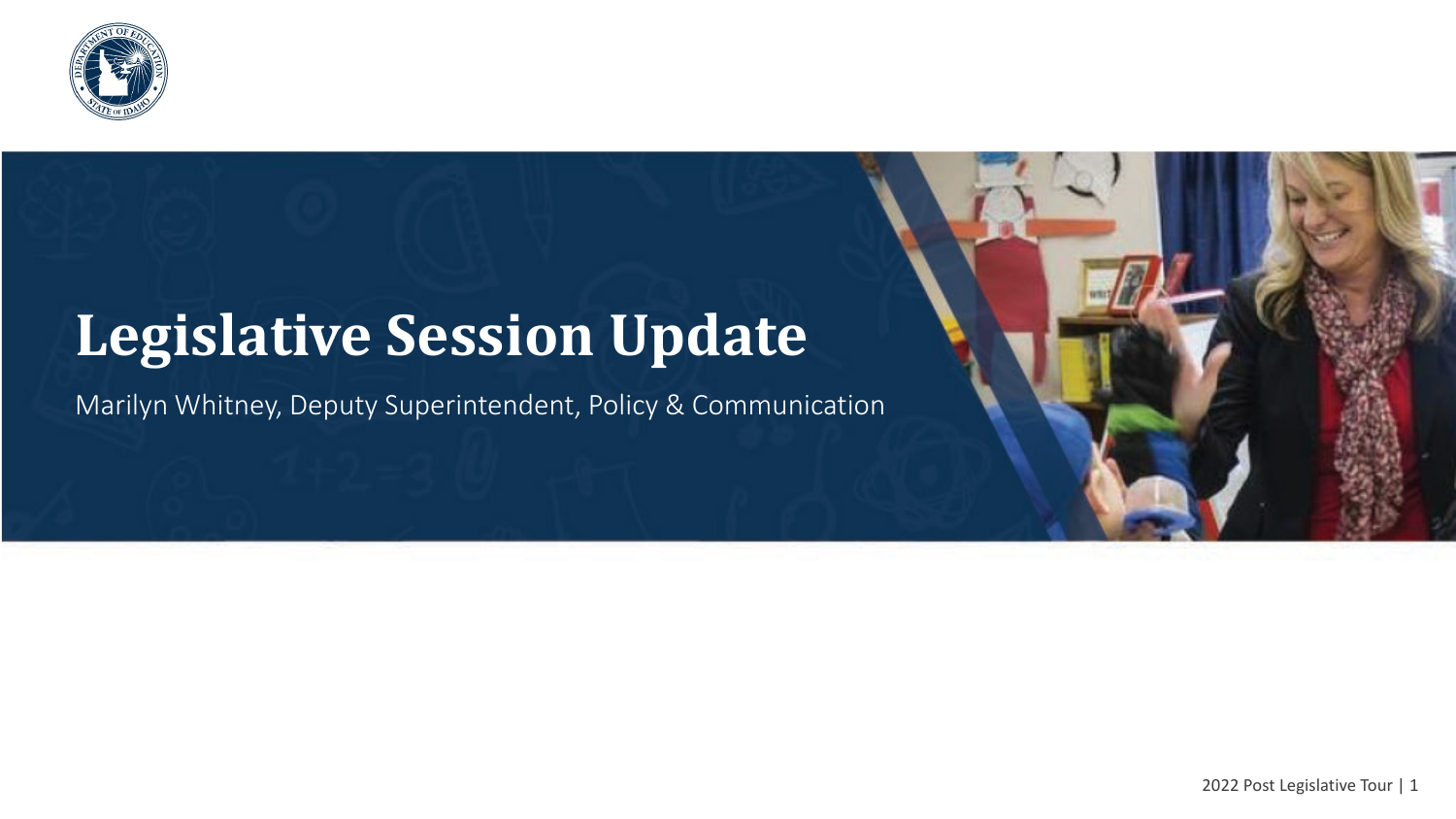# **2022 Legislative Session Hot Topics**



- Supplemental Appropriations
- Bonuses
- Insurance Funding
- Literacy Intervention
- Content Standards
- Enrollment Funding

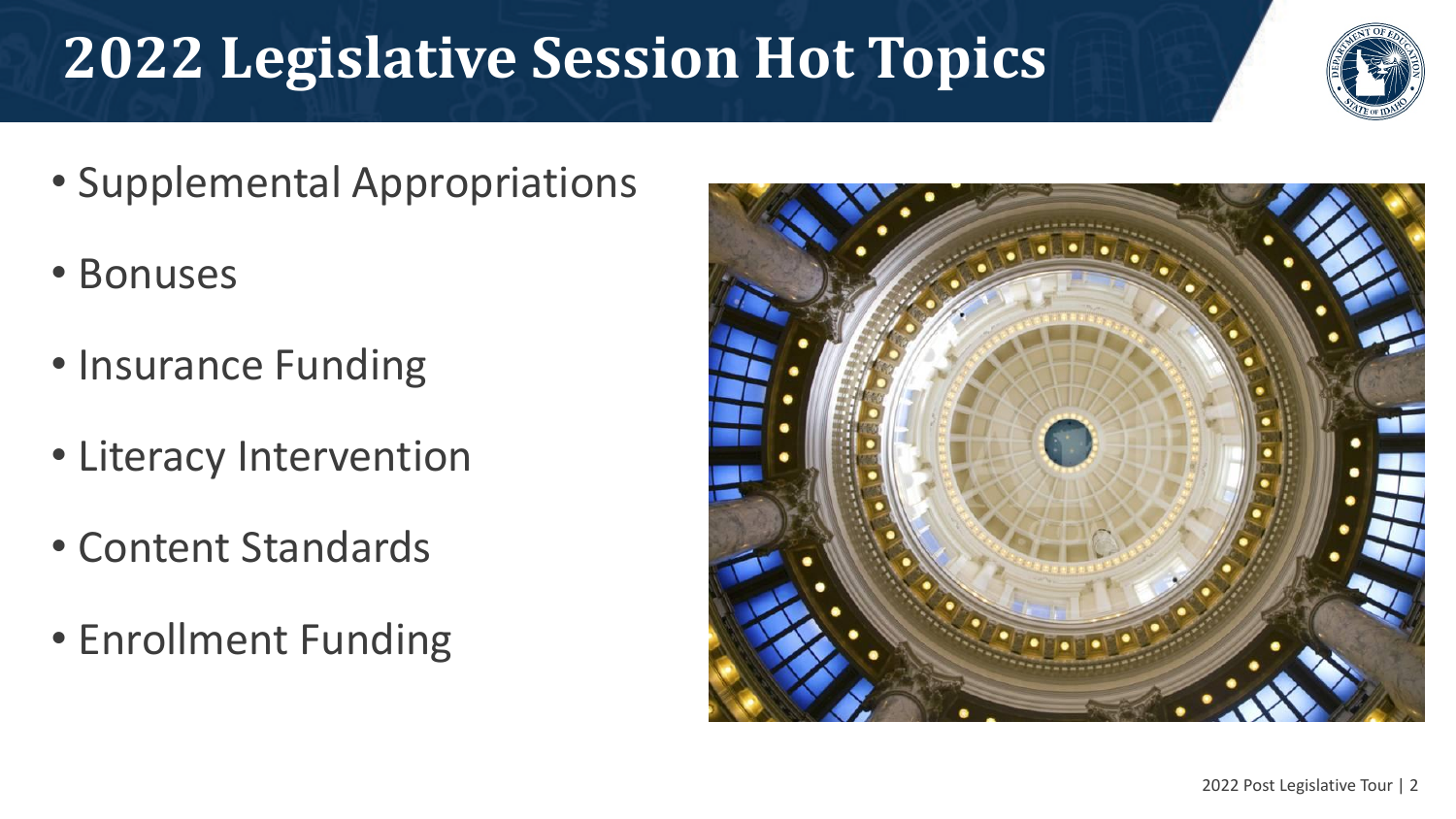# **Supplemental Appropriations for FY 22**



- •FY 2022 increased appropriation for
	- Career Ladder
	- Idaho Digital Learning
	- Child Nutrition Funds
	- Additional onetime funding for costs related to the temporary rule to count students using enrollment instead of average daily attendance (ADA) and Educator and Staff Bonuses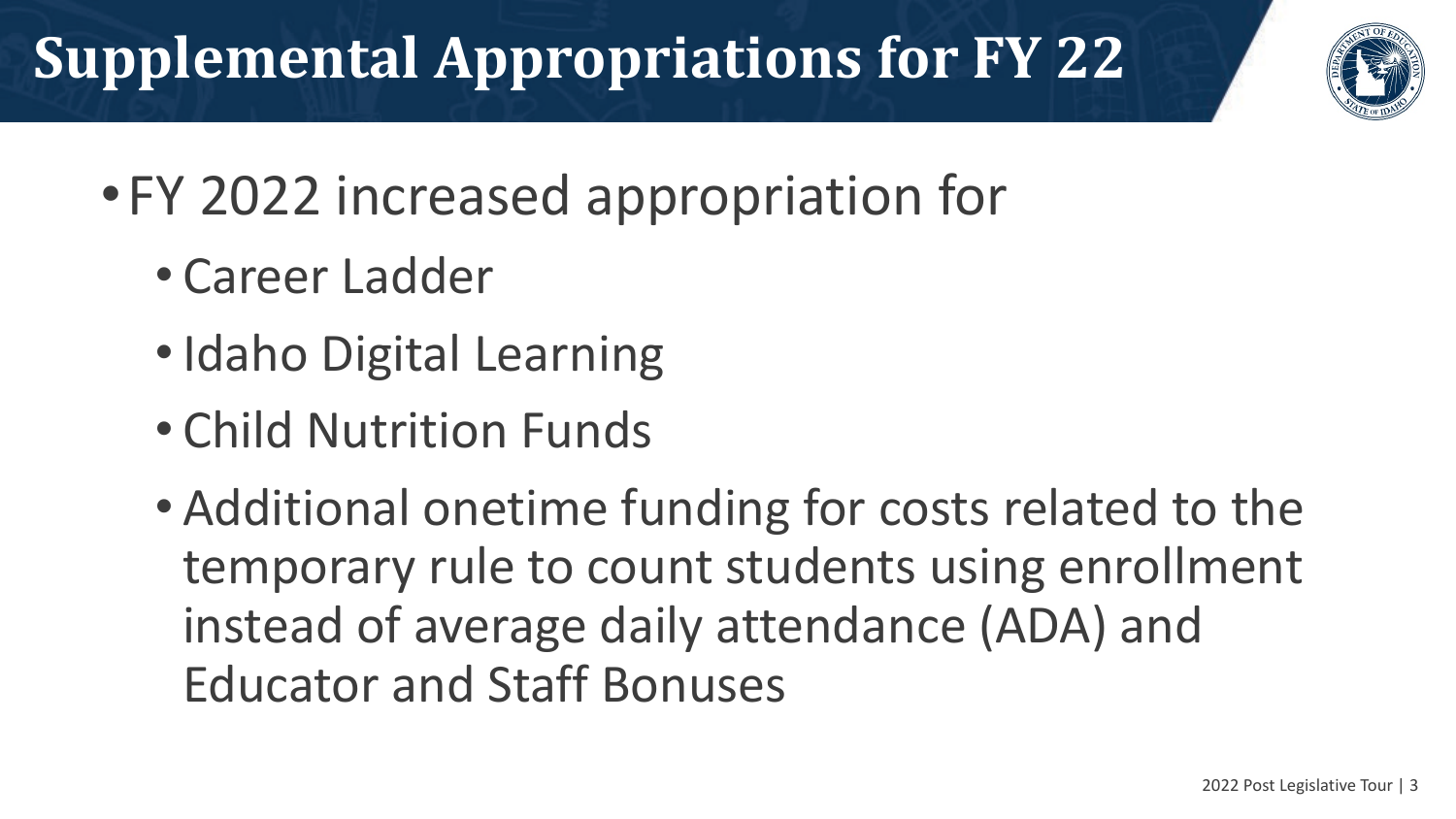## **S 1404 – Teacher and Staff Bonuses**



- •Provides onetime, \$1,000 bonuses to each full- time equivalent (FTE) administrator, teacher, pupil service staff, and classified staff.
- •Funding allocations per school and staff type were calculated by the Department of Education using the same data upload that was used when calculating the February 15th payment to schools.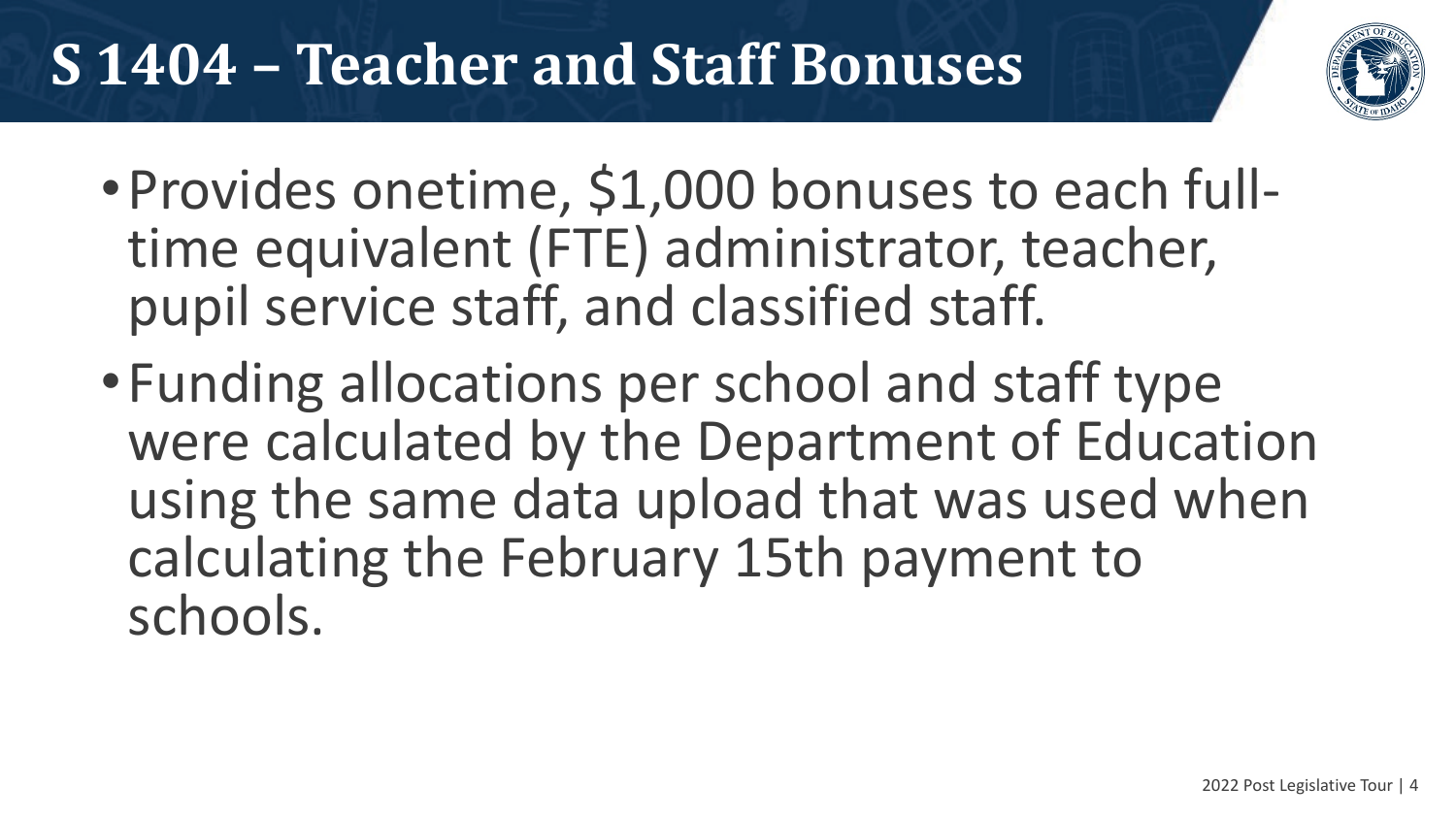

- •Created a dedicated fund to assist with the one- time buy in to the State's medical and dental group insurance plan
	- \$75.5 million in one-time General Funds
	- Expires June 30, 2024 remaining funds transfer to PESF
- •Repealed Leadership Premiums
- H 795 appropriated the funding to the Public School Health Insurance Participation Fund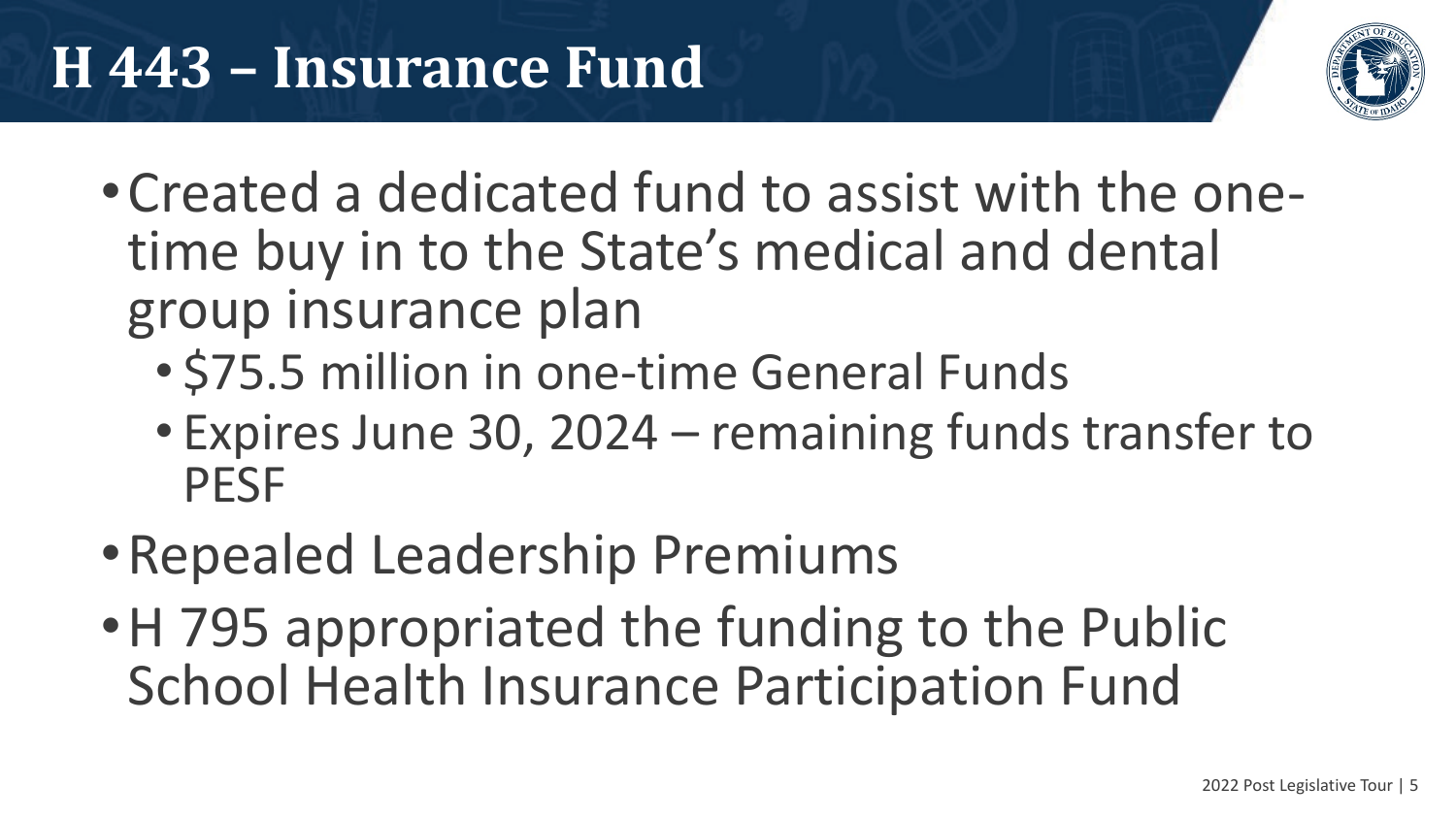#### **H 797 – Increase to Health Insurance Line Item**



- •Increased the distribution factor for health insurance
- **Requires** a new report due to Legislative Services and Division of Financial Management no later than December 1, 2022
	- Actual appropriations and expenditures for FY 2022 for health benefit or insurance distributions
	- Original appropriations and estimated expenditures for FY 2023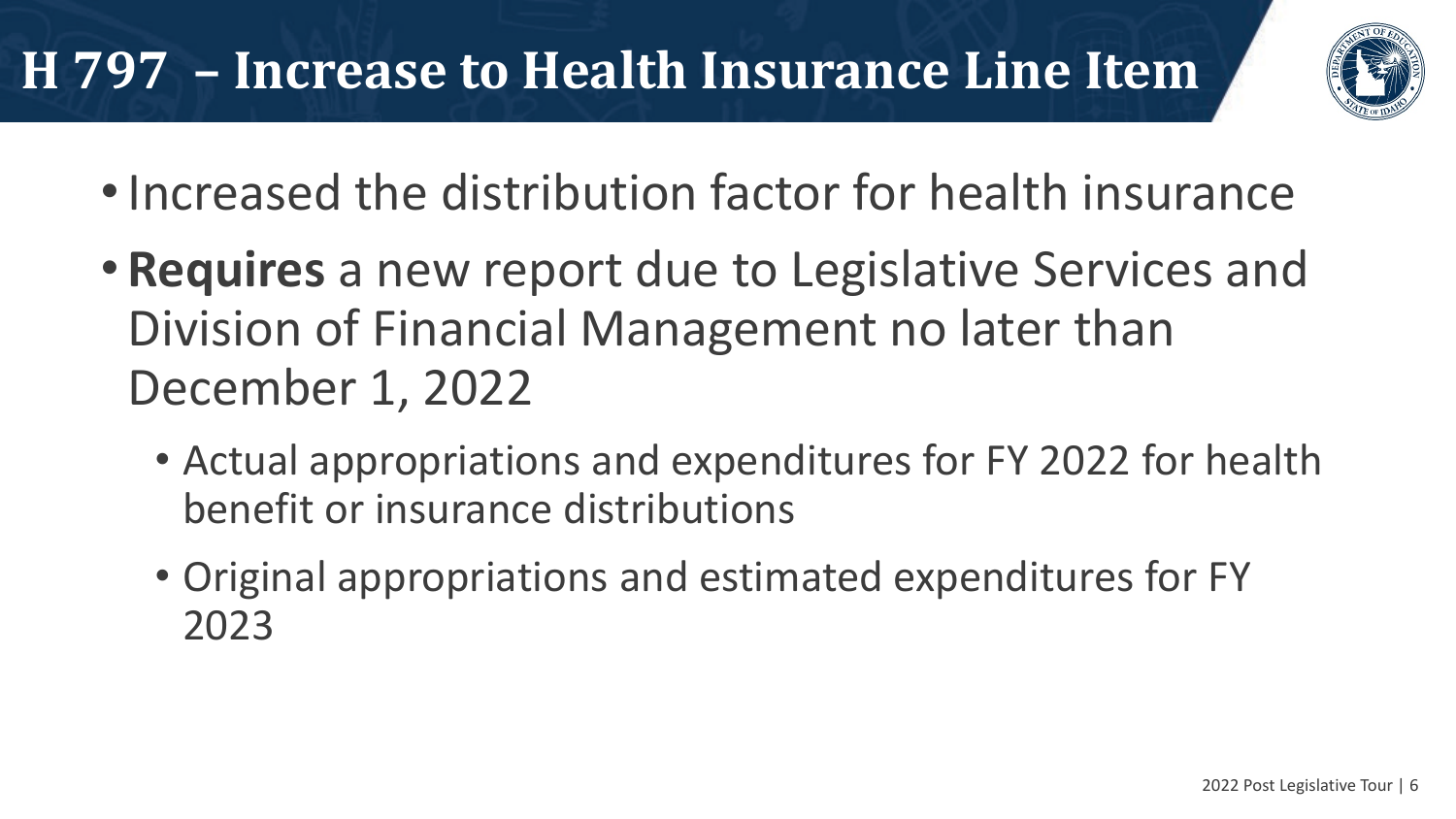## **H 790 – Literacy Intervention**



- •Additional \$46.7 million for literacy intervention (can be used to help fund full-day kindergarten)
- •Total of \$72.8 million
	- Changes the formula for distribution of funds
	- •Includes additional funding for economically disadvantaged students
- Requires new reporting on supplemental levy revenues and expenditures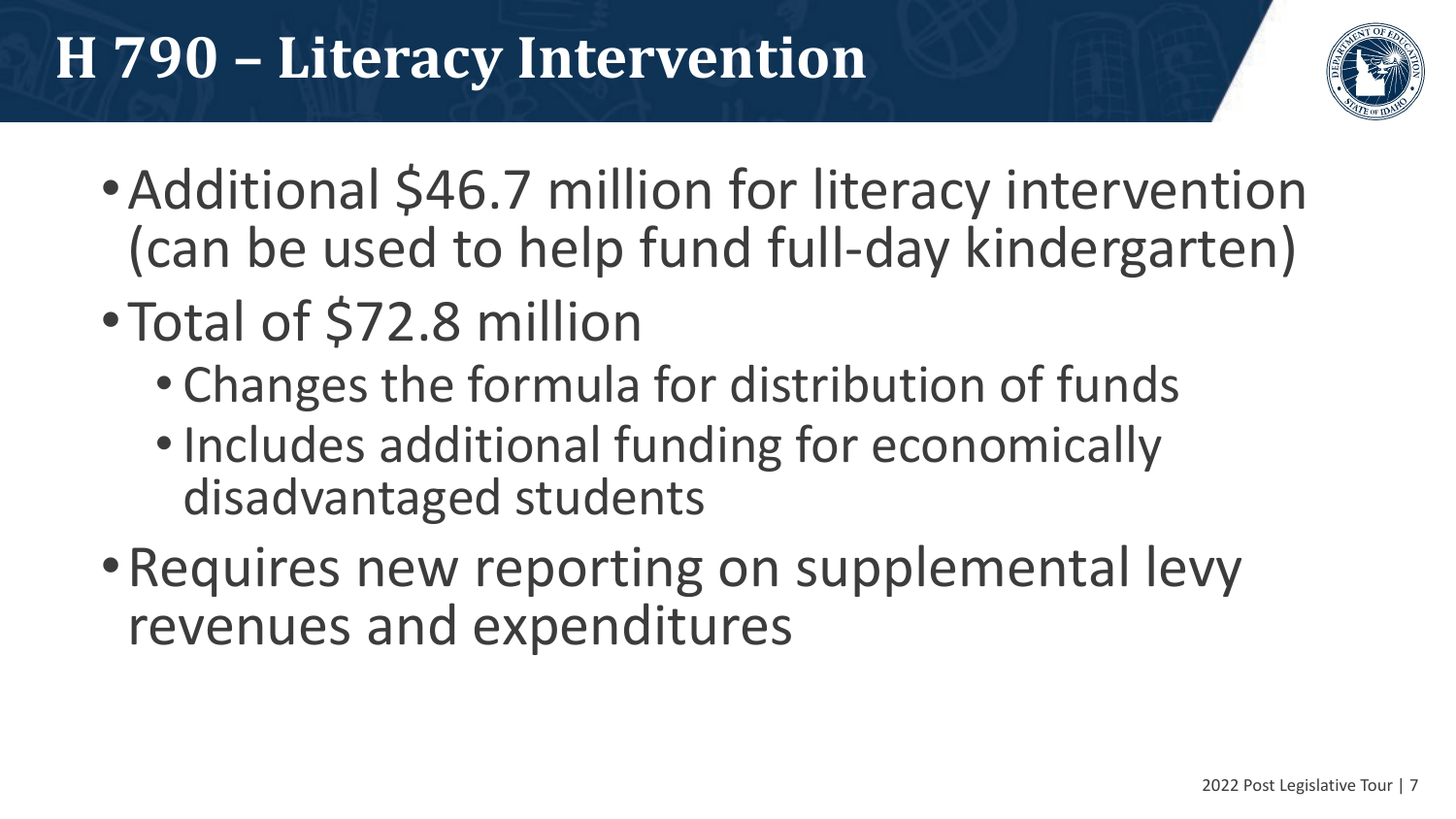#### **H 790 – New Supplemental Levy Reporting Requirements**



• New Section §33-802B. DISCLOSURES IN ELECTIONS TO AUTHORIZE SUPPLEMENTAL LEVY.

(1) At an election to authorize a levy pursuant to section 33-802(3) or (5), Idaho Code, the ballot shall include a disclosure, separate from the ballot question, of the purposes for which the levy revenues will be used. The disclosure shall:

(a) Be set forth in simple, understandable language;

(b) Include a detailed description of the purposes for which the levy revenues will be used and the approximate amount of levy funds to be allocated for each purpose, such that school district electors have fair notice of the specific items the levy revenues shall support; and

(c) Be placed immediately above the ballot question on the ballot.

(2) In order to be binding, a ballot question to authorize a levy pursuant to section 33-802(3) or (5), Idaho Code, must be accompanied by the disclosure described in subsection (1) of this section, as well as any other disclosure or information required by law.

(3) Upon a determination by a court pursuant to section 34-2001A, Idaho Code, that a school district failed to comply with the provisions of this section, the court must declare the outcome of the ballot question invalid and award court costs and fees to the prevailing party.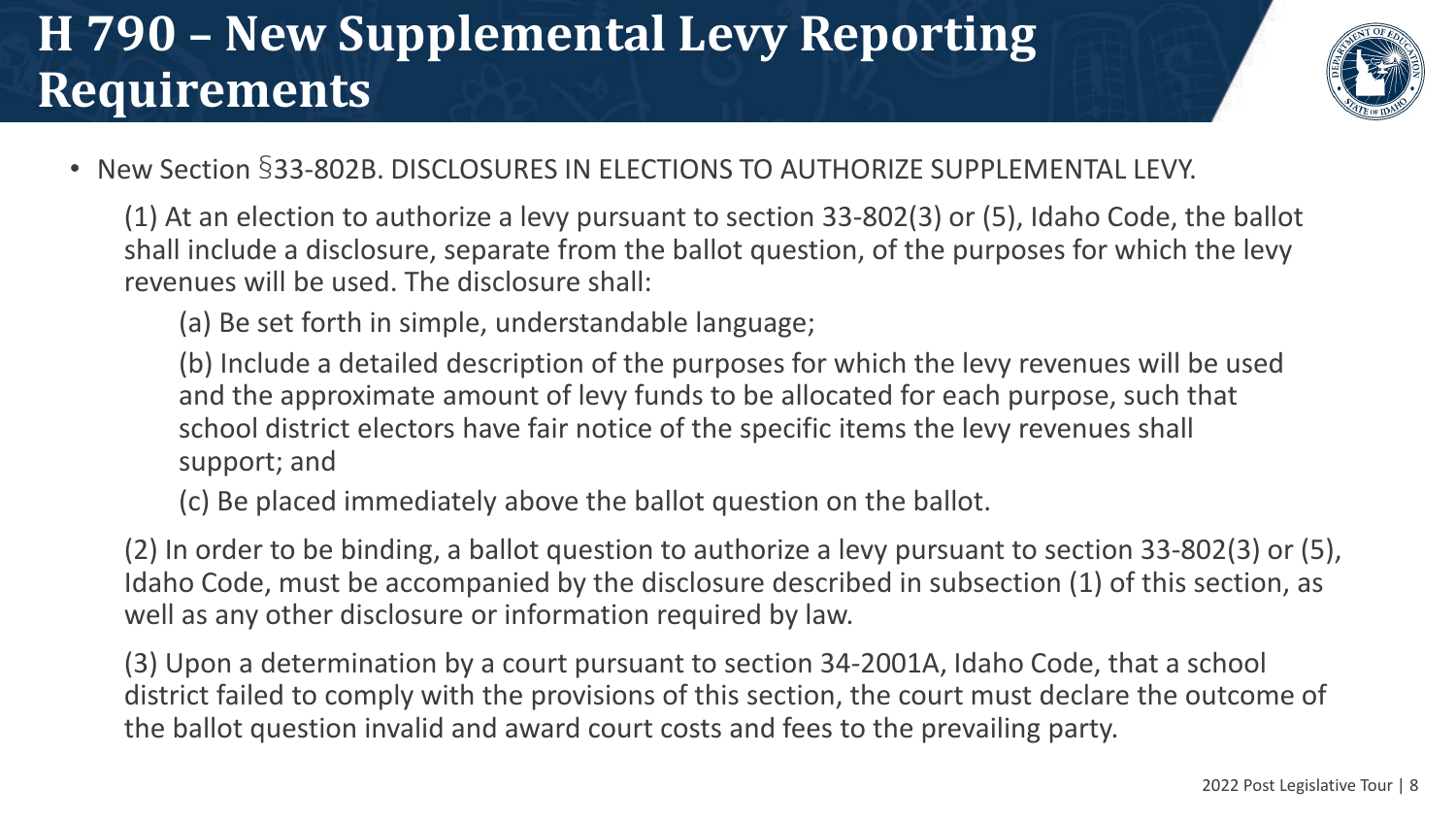#### **H 790 – New Supplemental Levy Reporting Requirements**



• New SECTION §33-802C. SUPPLEMENTAL LEVIES -- PURPOSES FOR WHICH REVENUES ARE 16 USED.

A school district shall use supplemental levy revenues only for those purposes identified pursuant to section 33-802B(1)(b), Idaho Code. The school district board of trustees shall annually publish, prior to its regular July meeting, a summary of levy revenues and the items for which such revenues were used, alongside a copy of the disclosure included on the ballot pursuant to section 33-802B, Idaho Code.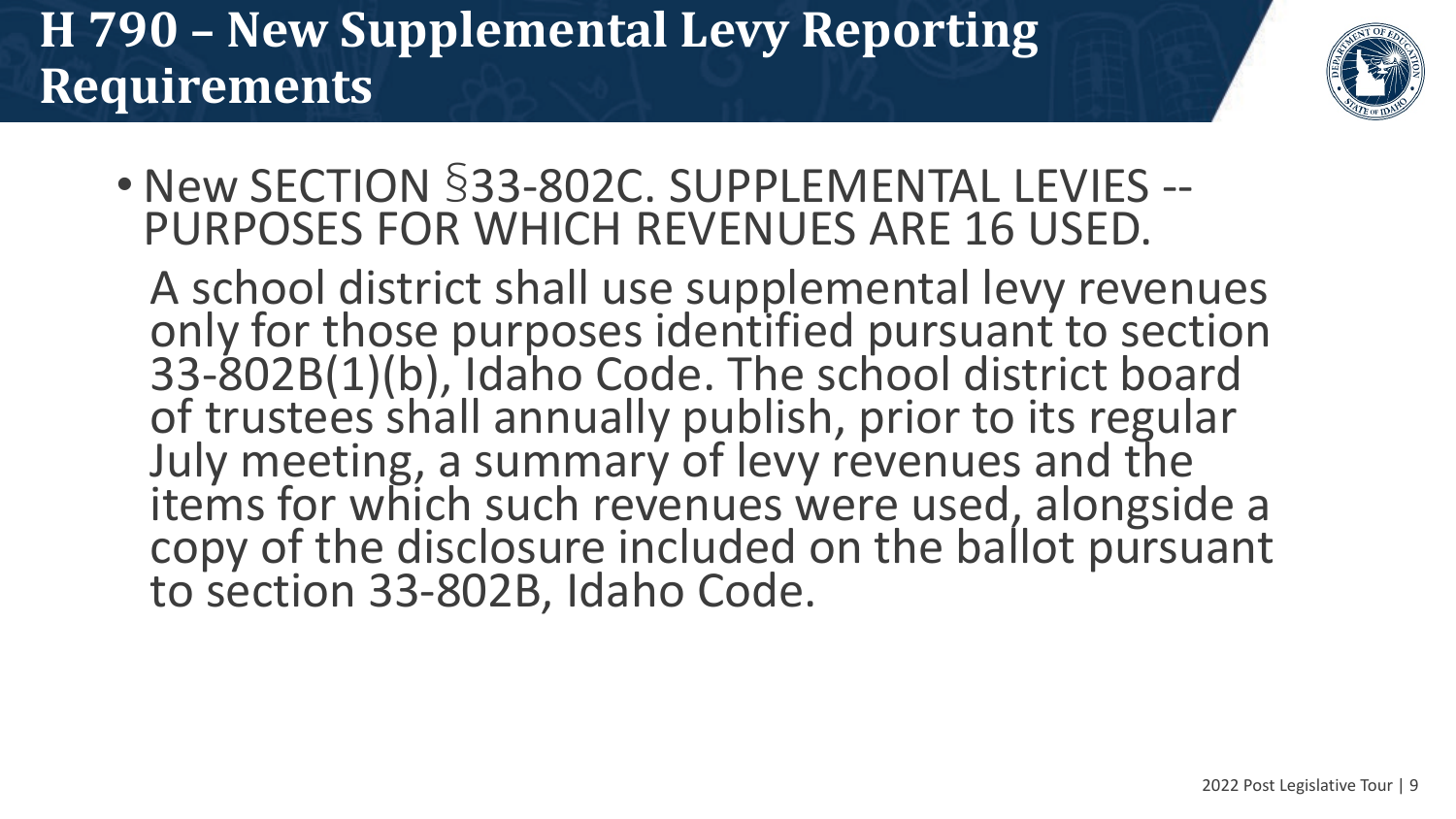# **H 790 – Economically Disadvantaged Weighting**



Student Identification

- Direct Certification this data is current
- Not Eligible
- Free or Reduced Lunch Application None for past two school years
- Income Survey None for past two school years
- Cannot use 2019 data
- To receive the appropriate economically disadvantaged weighting, districts/charters should upload the additional data on eligible students to ISEE for May and End of Year uploads
	- Spring assessment window opens May 2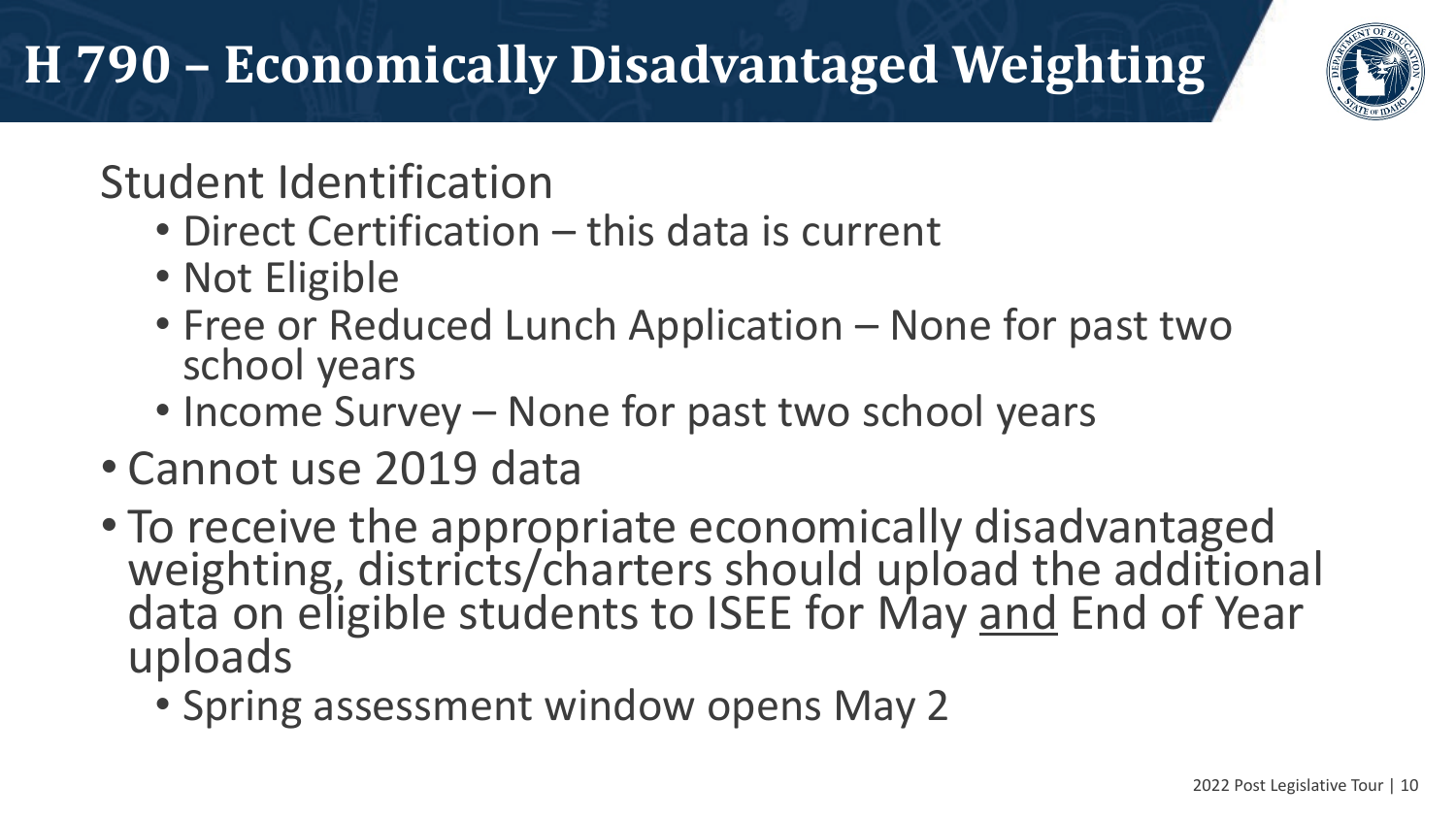# **H 731 – Dyslexia Screening Requirements**



- Tier 1 screening grades K-3
	- Idaho Reading Indicator
	- Screening for grades 4-5
- Tier 2 screening grades K-5 for students identified with characteristics of dyslexia
	- SDE to provide guidance
- Schools will provide evidence-based intervention plans for students with dyslexia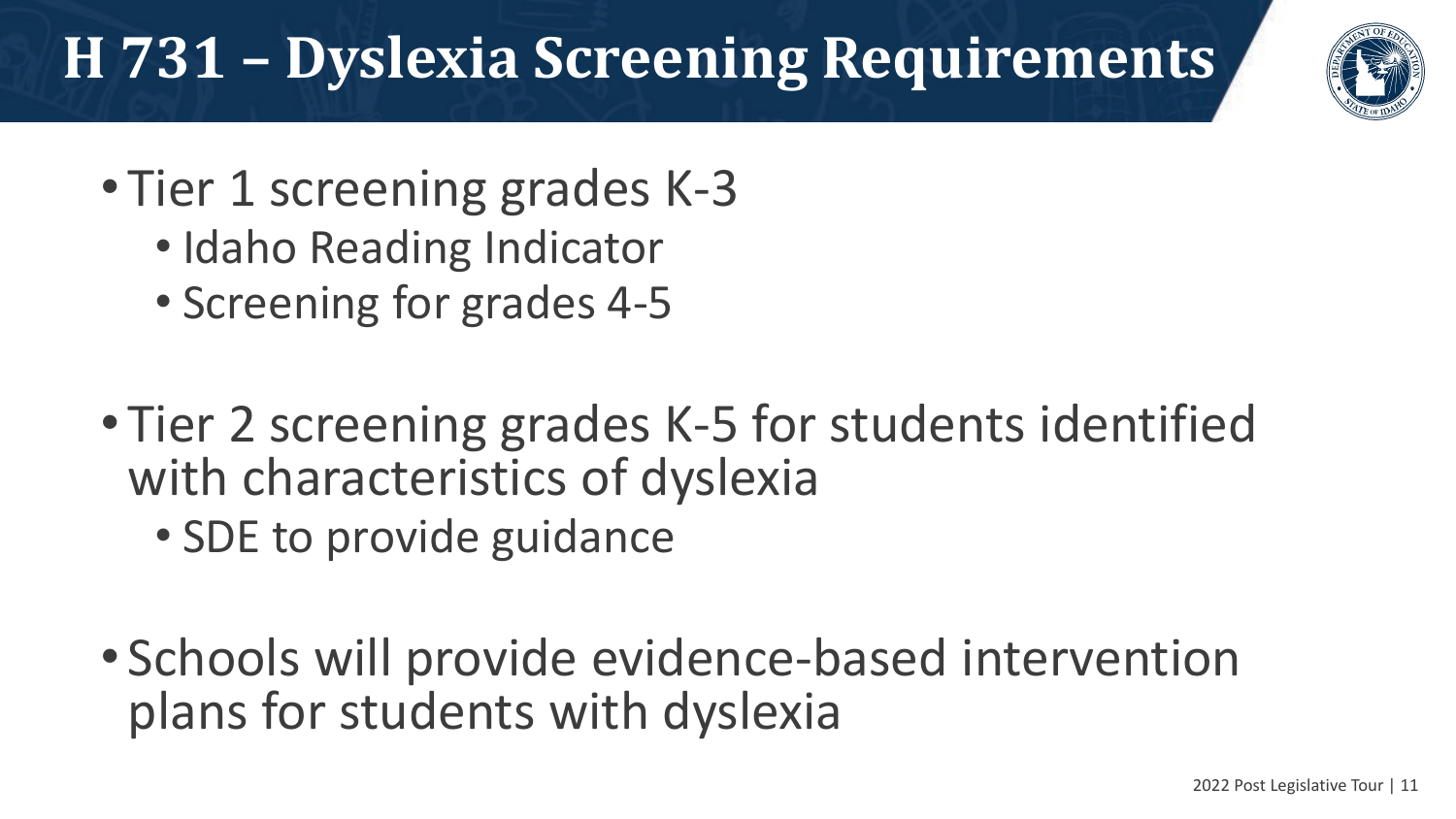# **H 731 – Dyslexia Training Requirements**



- By 2023-24 school year, K-5 instructional staff required to have received professional developing specific to students with dyslexia
- By 2023-24 school year, all teachers, administrators and school counselors with an instructional certificate in grades 6 through 12 required to have received professional development on the characteristics of dyslexia
- By the 2025-2026 school year, all Idaho teachers or administrators with an all subjects (K-8) endorsement, exceptional child generalist endorsement, blended early childhood/early childhood special education endorsement, administrator certificate, or school counselor certificate serving students in kindergarten through grade 5 will be required to earn one (1) or more credits of professional development identifying characteristics of dyslexia and understanding the pedagogy for instructing students with dyslexia and providing dyslexia-focused interventions to recertify.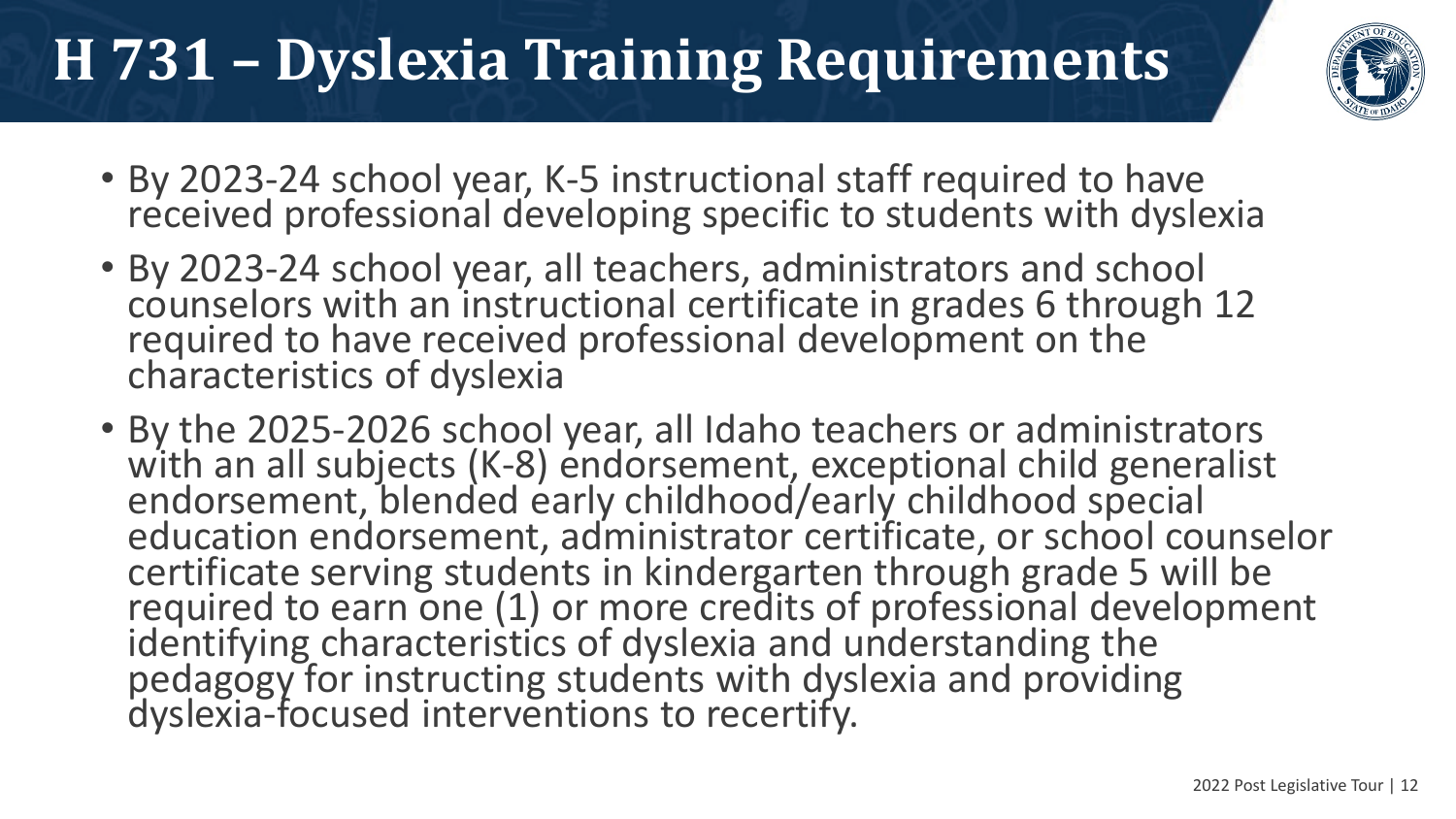# **HCR 39 and HCR 45 – Rules Rejection**



• HCR 39 – rejected Math, Science and English Language Arts Standards and

• HCR 45 – rejected the Initial Standards for Certification of School Personnel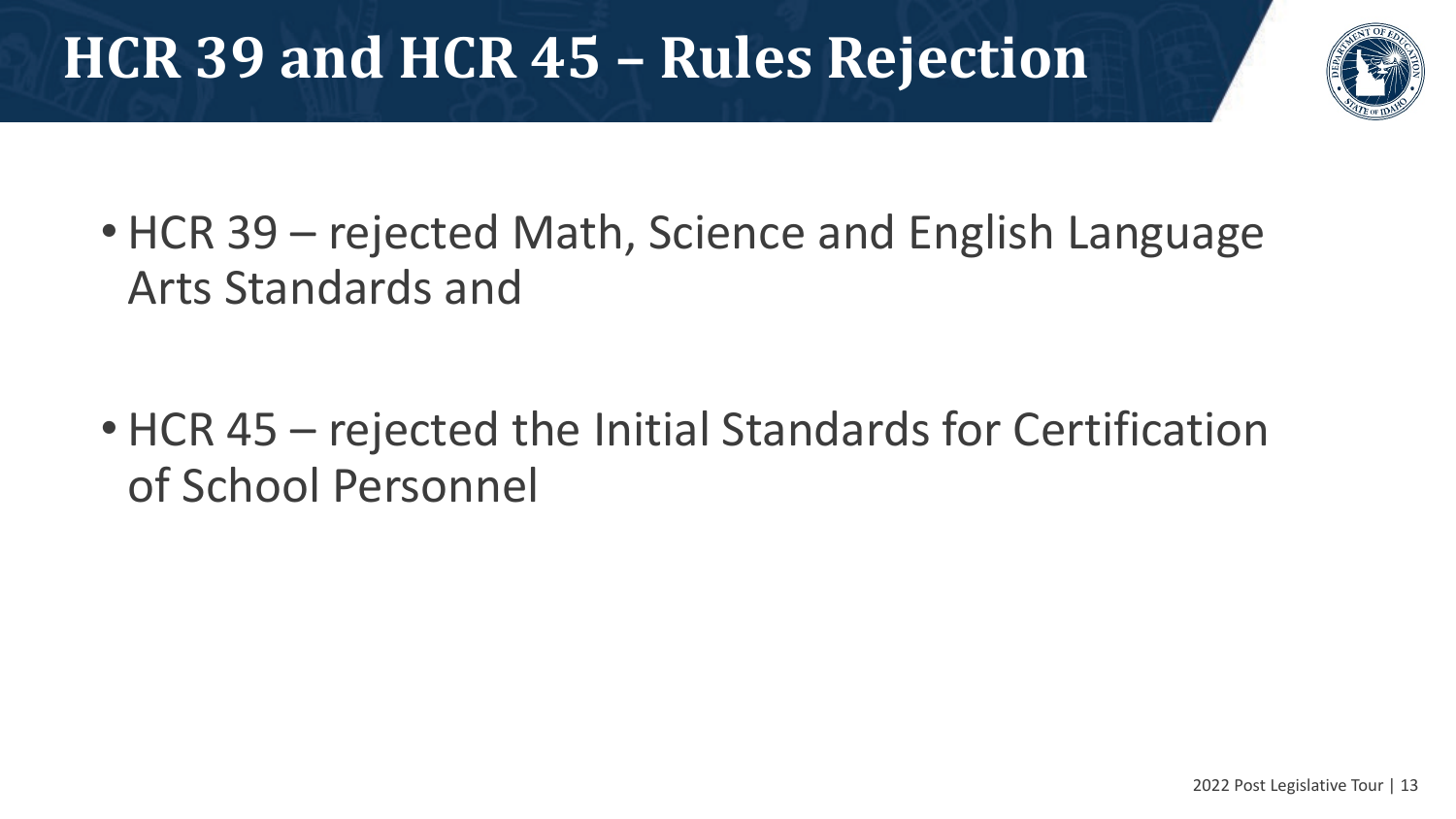## **HCR 45 – Rules Rejection**



- Rejected certain parts of the Omnibus Administrative Rules governing administration, uniformity and thoroughness:
	- Math in the senior year requirement
	- Teacher, Student and Parent Surveys
	- Teacher Endorsements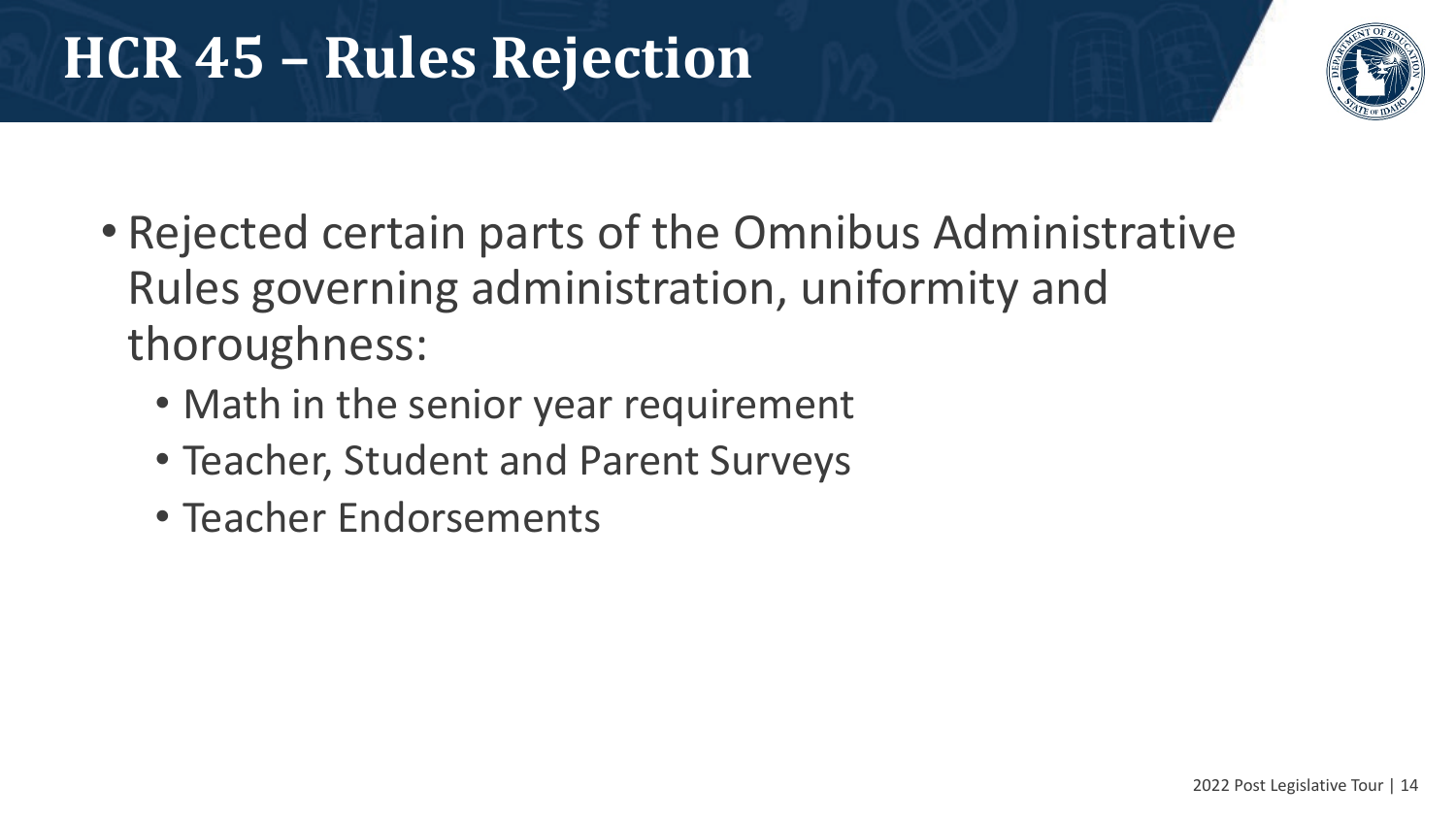### **H 716 – Updated Content Standards**



- Enacted new content standards for Math, Science and English Language Arts effective July 1, 2022
- SDE will begin an alignment study to determine if/how the new standards align to the current Idaho Standards Achievement Test
- The content standards implemented by this section shall be adopted for five (5) years. The content standards implemented by this section shall be subject to a review and adoption cycle that shall conclude June 30, 2027
- Board of Education is authorized to begin negotiated rulemaking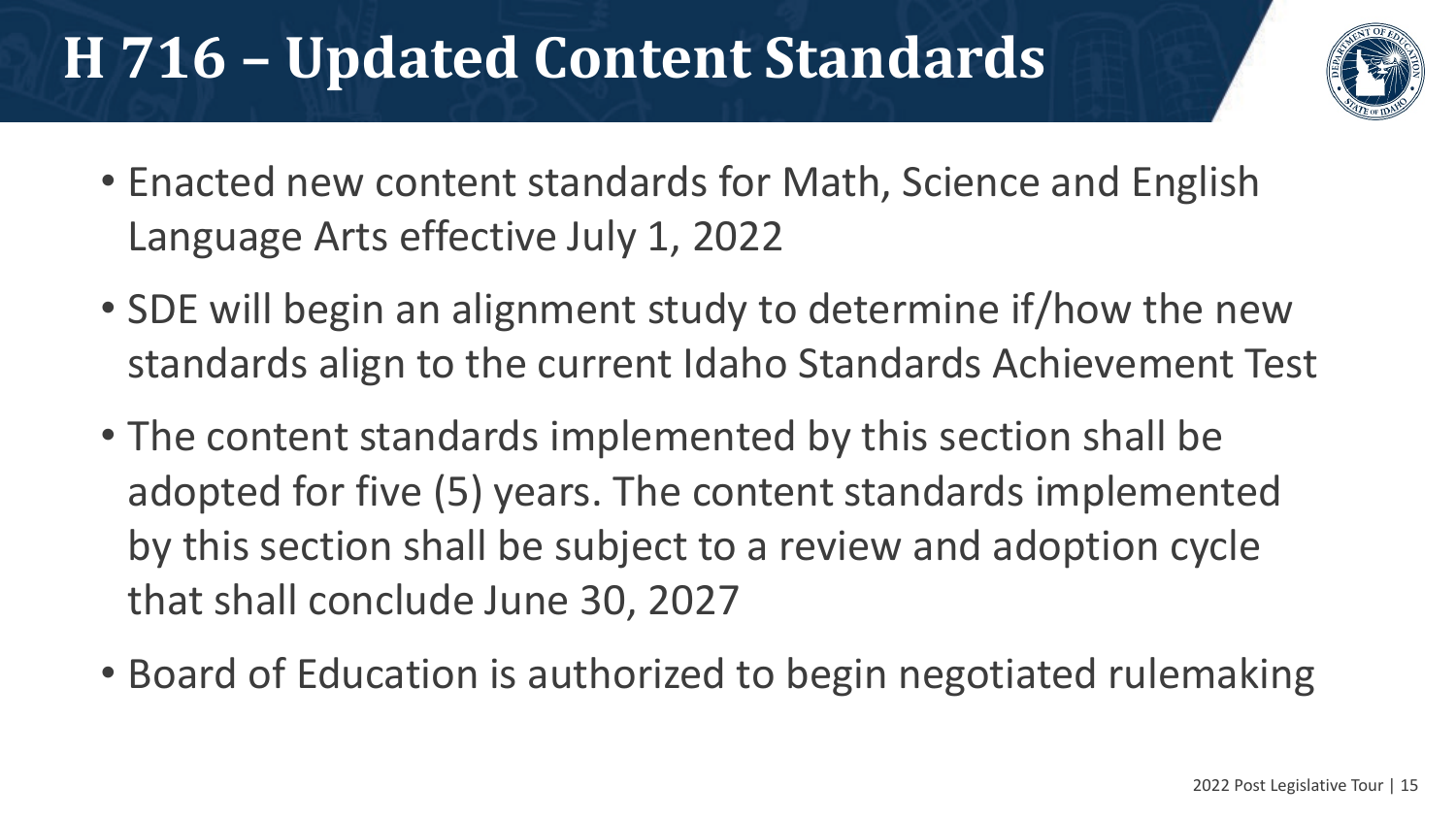### **H 804 – Trailer to H 716 to Fund Alignment Study**



- Changes in these Content Standards require a review of the changes for appropriate alignment with the Idaho Standards Achievement Test.
- The cost of this review is estimated to not exceed \$125,000 for each of the three standards for a total of \$375,000 in FY 2023.
- Costs associated with professional development should be covered by the expected return to pre- pandemic levels of professional development funding.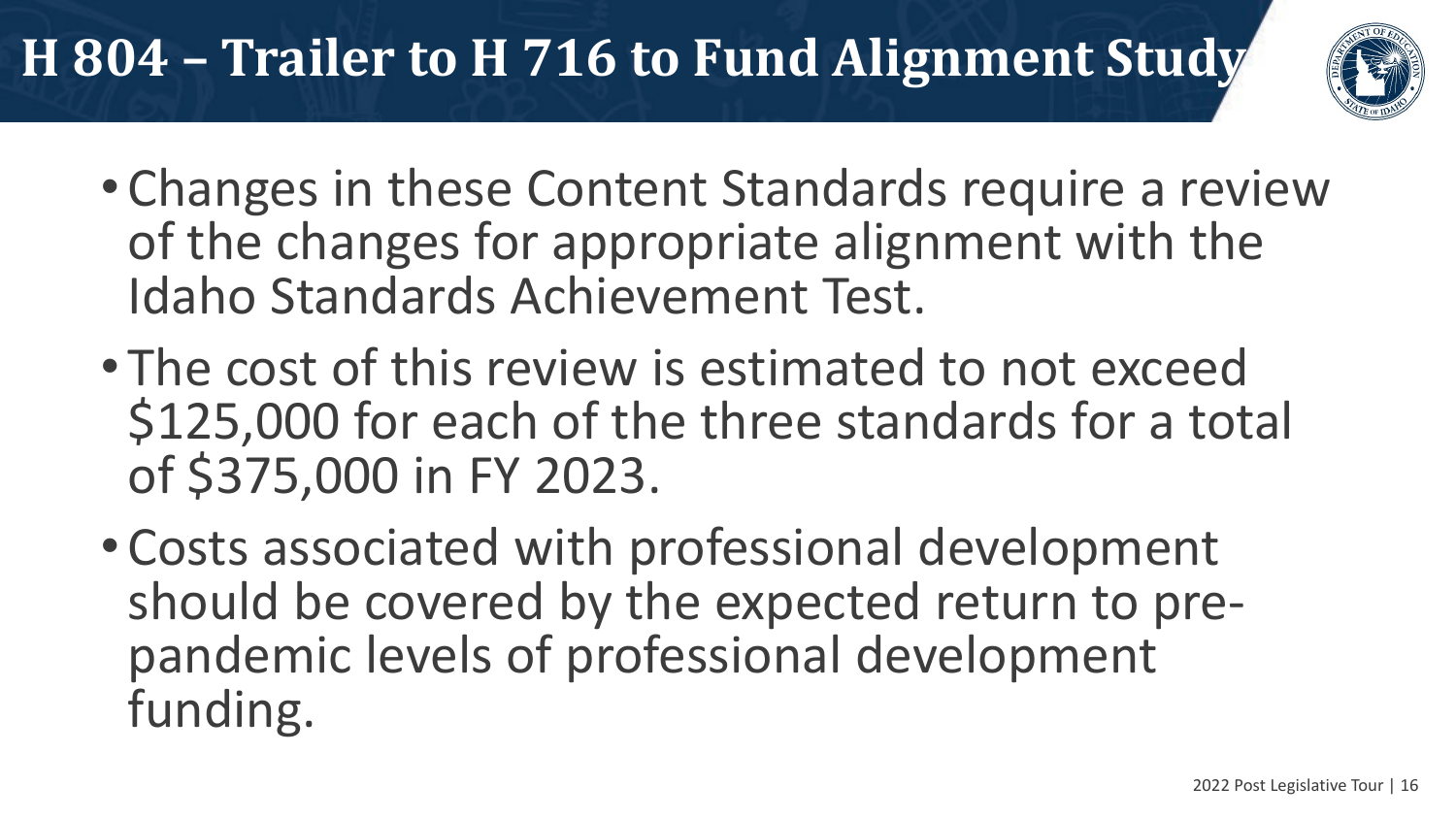# **H 650 – Curricular Materials Adoption**



- •Changed "may" to "shall" appoint a curricular materials adoption committee
- •Committee shall contain a membership at least
	- •One-half (1/2) of whom are not public educators or school trustees
	- Shall include parents of a child or children attending a school or schools within the school district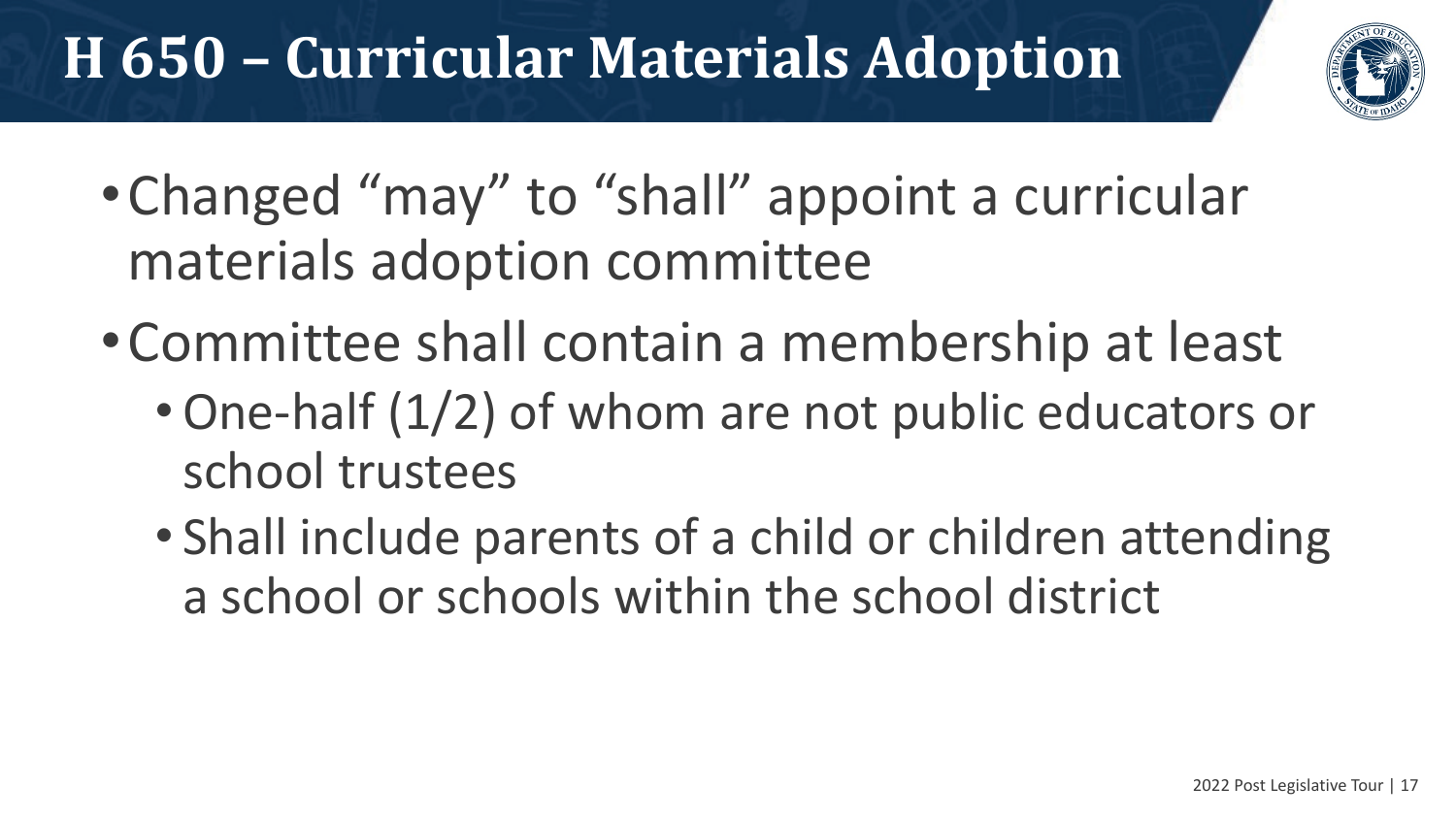## **H 654 – School Counselors**



- •Allows Licensed Professional Counselors and Licensed Clinical Professional Counselors to be included within the legal definition of school counselors, provided they meet the requirements of the State Board of Education
- This amendment will align the requirements for these professionals more closely with the requirements for licensed social workers, whom school districts and charter schools are currently permitted to hire as school counselors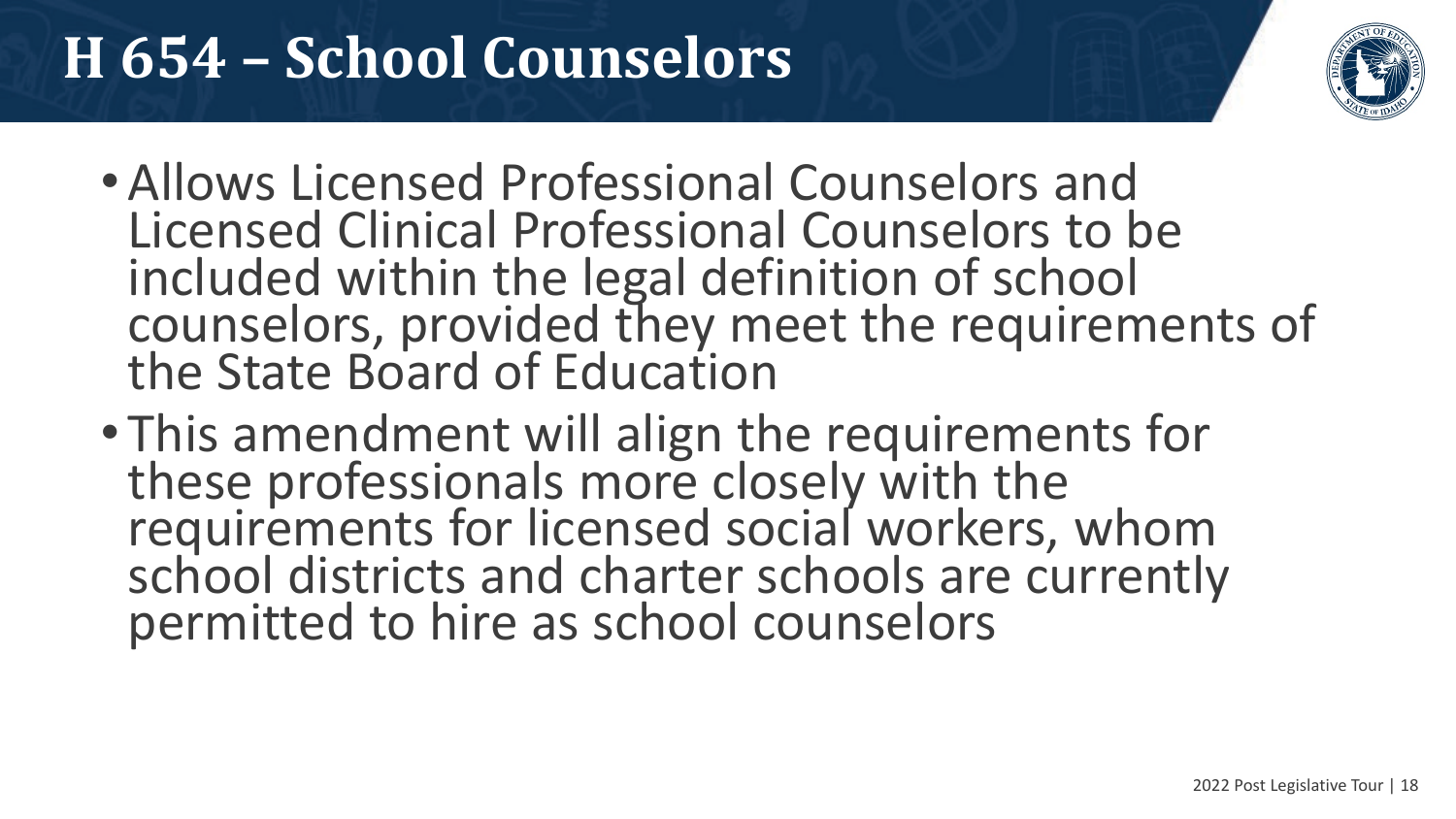

- Identifies the civics standards for K-12 students
- Highlights what students are expected to know and be able to do based on the civics standards
- •Does not require additional work for teachers but highlights what is being taught
- •Will be reviewed as part of the social studies content standards this year and next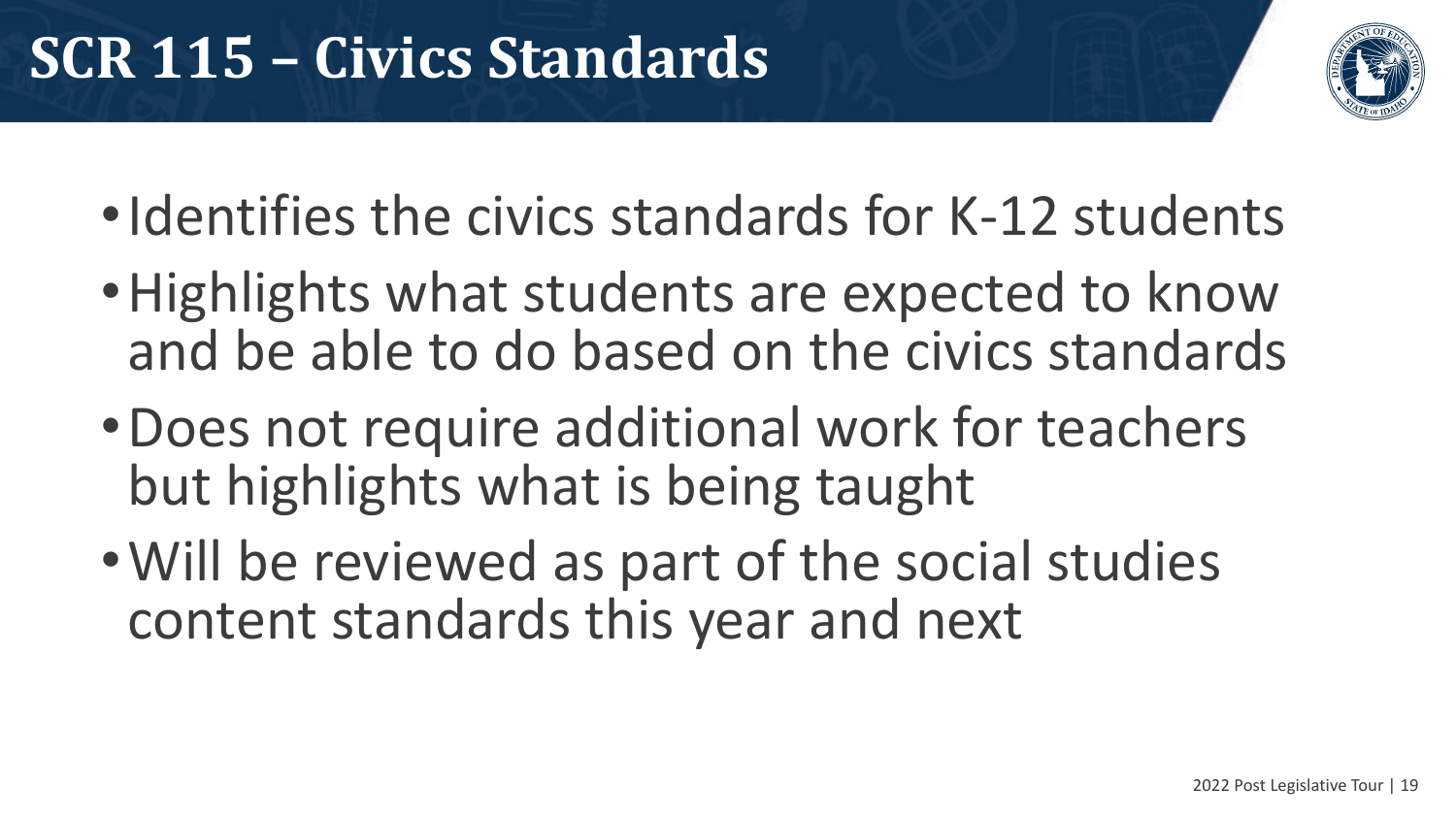# **H 685 – Postsecondary Credit Scholarship**



- •Eliminated the requirement that a matching scholarship be merit-based
- •New language: Matching business or industry scholarships must be competitively awarded, must be available to all eligible students, and may not be awarded by a relative or a business owned or administered by a relative
- •Up to \$2 million in funding is provided from the Advanced Opportunities appropriation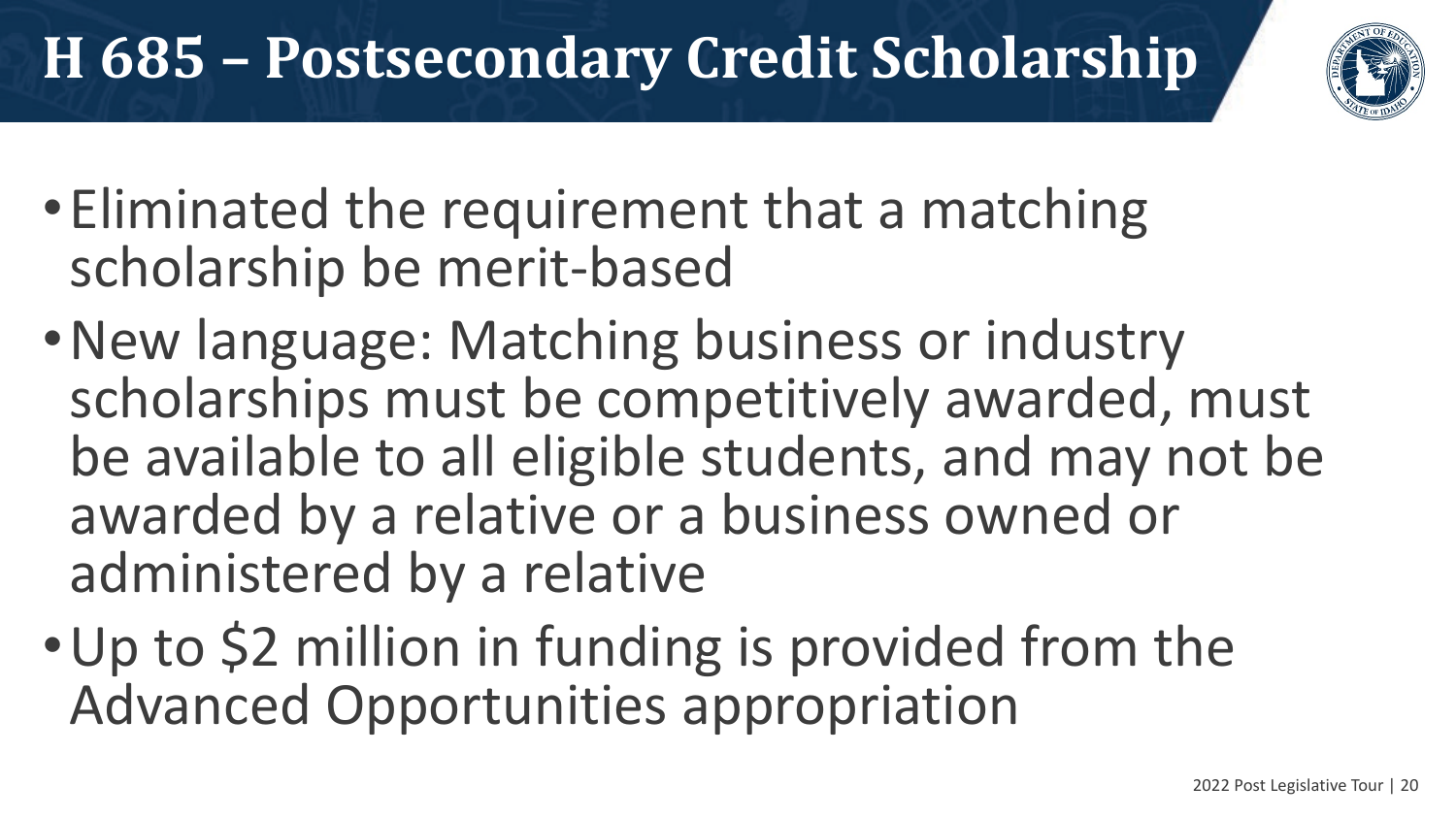# **H 723a – Enrollment Funding**



- Multiple attempts to pass legislation to move Idaho from attendance to enrollment-based funding
- H 723 was a third attempt to get this long-desired shift accomplished
- •Amended on the Senate side to address a possible issue with half-day kindergarten funding
- •Ultimately passed both bodies but was vetoed by the Governor
- Board of Education to act on an enrollment rule for FY 2022 and FY 2023 on April 21st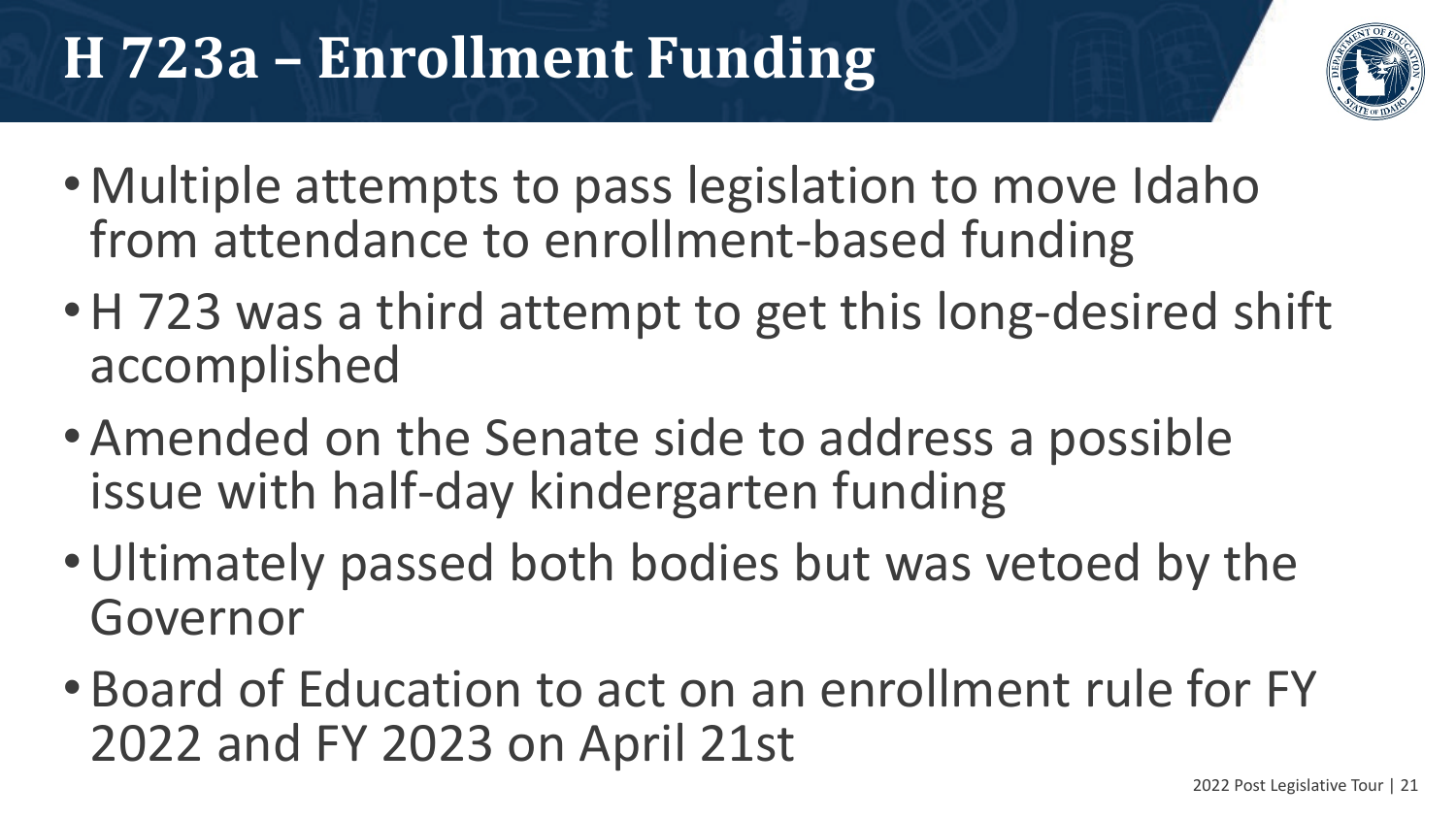### **H 807 – Trailer Appropriation for Enrollment**



- •This bill was signed by the Governor
- •Funding is in place for next fiscal year
- •Pending action by the Board of Education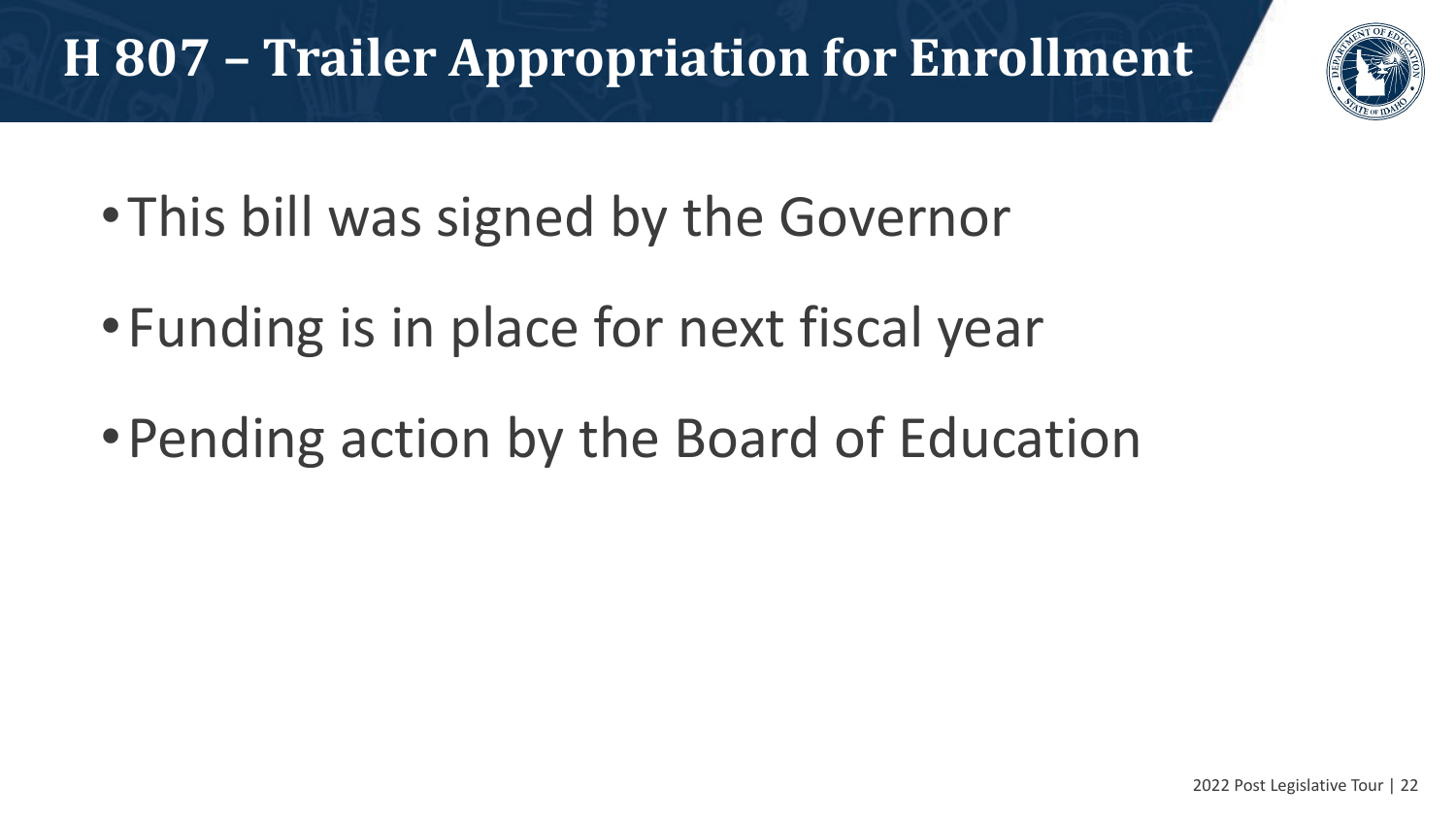#### **H 805 – Out-of-State Teacher Placement**



SECTION 1. In addition to any other appropriation provided by law, there is hereby appropriated to the Public Schools Educational Support Program for the Division of Teachers \$2,086,500 from the Public School Income Fund for the period July 1, 2022, through June 30, 2023.

Trailer bill – H 656 (1) changing how Instructional/Pupil Service staff are placed on the professional or advanced professional rungs of the career ladder when they are first hired, (2) allowing the use of administrator evaluations for career ladder movement for school level administrators who also have instructional or pupil service assignment(s), and (3) changing how professional and advanced professional endorsements are issued for Instructional/Pupil Service staff returning to Idaho.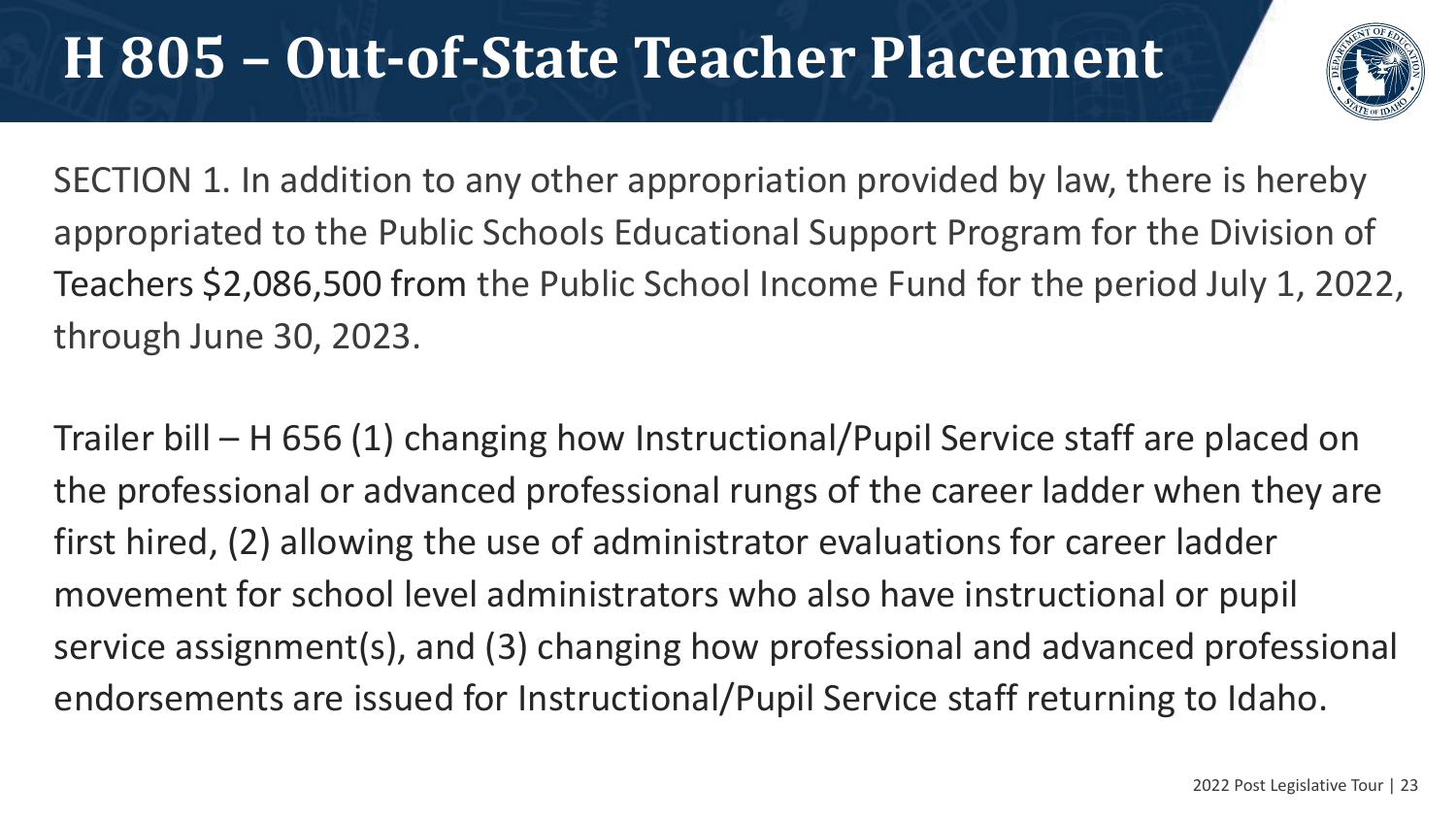# **S 1238 – Self-directed Learner Designation**



- New Section §33-512D
- A student that demonstrates they are a self-directed learner can qualify for added flexibility.
- The student must demonstrate mastery of content and continue to meet set criteria.
- A self-directed learner will be reported as enrolled as one (1.0) FTE or in attendance for a full day in school for funding purpose regardless of attendance or actual hours of instruction up to one (1) full day of attendance or one (1.0) FTE, or the remaining day or FTE if the student is shared between two (2) or more school districts or public charter schools.
- Each school district or public charter school **must report** the number of self-directed learners to the State Department of Education annually.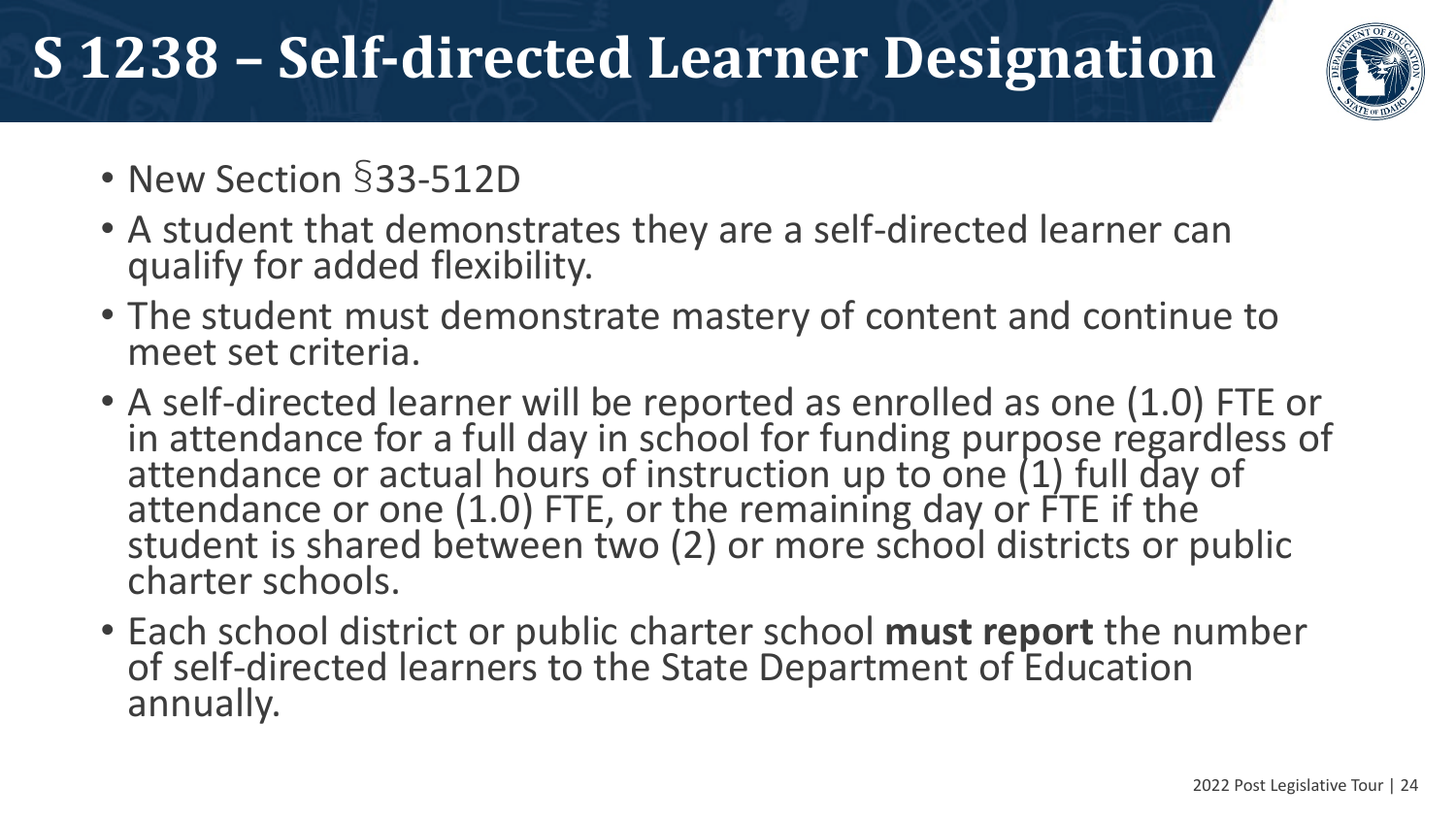# **S 1290 – Rural Educator Incentive Program**



- Establishes a rural educator incentive program for educators who work in high-need or rural school districts or charter schools
- Provides a maximum amount of eligible funding that gradually increases for each year the educator stays in the high-need school district or charter school up<br>to a maximum number of years
- Funds can be used for education loan repayments, additional degrees, advanced degrees, or other educational costs
- •Administered by the State Board of Education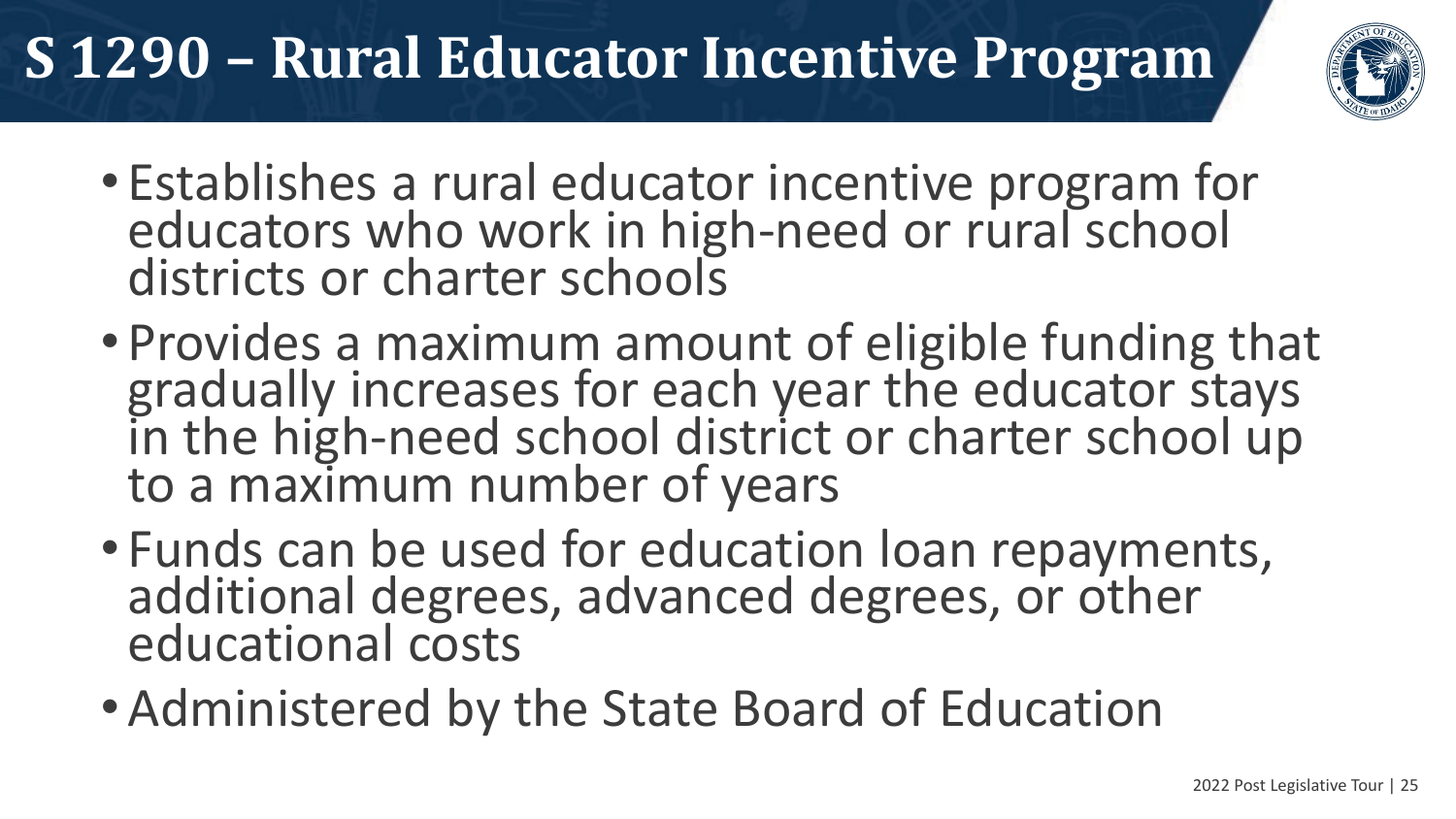#### **SCR 118 – Divisive Content in US History Classes**



- Addresses
	- Divisive content appearing in school curriculum that seeks to disregard the history of the United States and the nation's journey to becoming a pillar of freedom in the world
	- References "critical race theory" and writings in "The 1619 Project"
	- References the 1776 Commission created to help children understand U.S. history
- Encourages schools to provide children with the knowledge, strength, and virtue of a free people by viewing the history both clearly and wholly, not only the offenses but also the triumphs.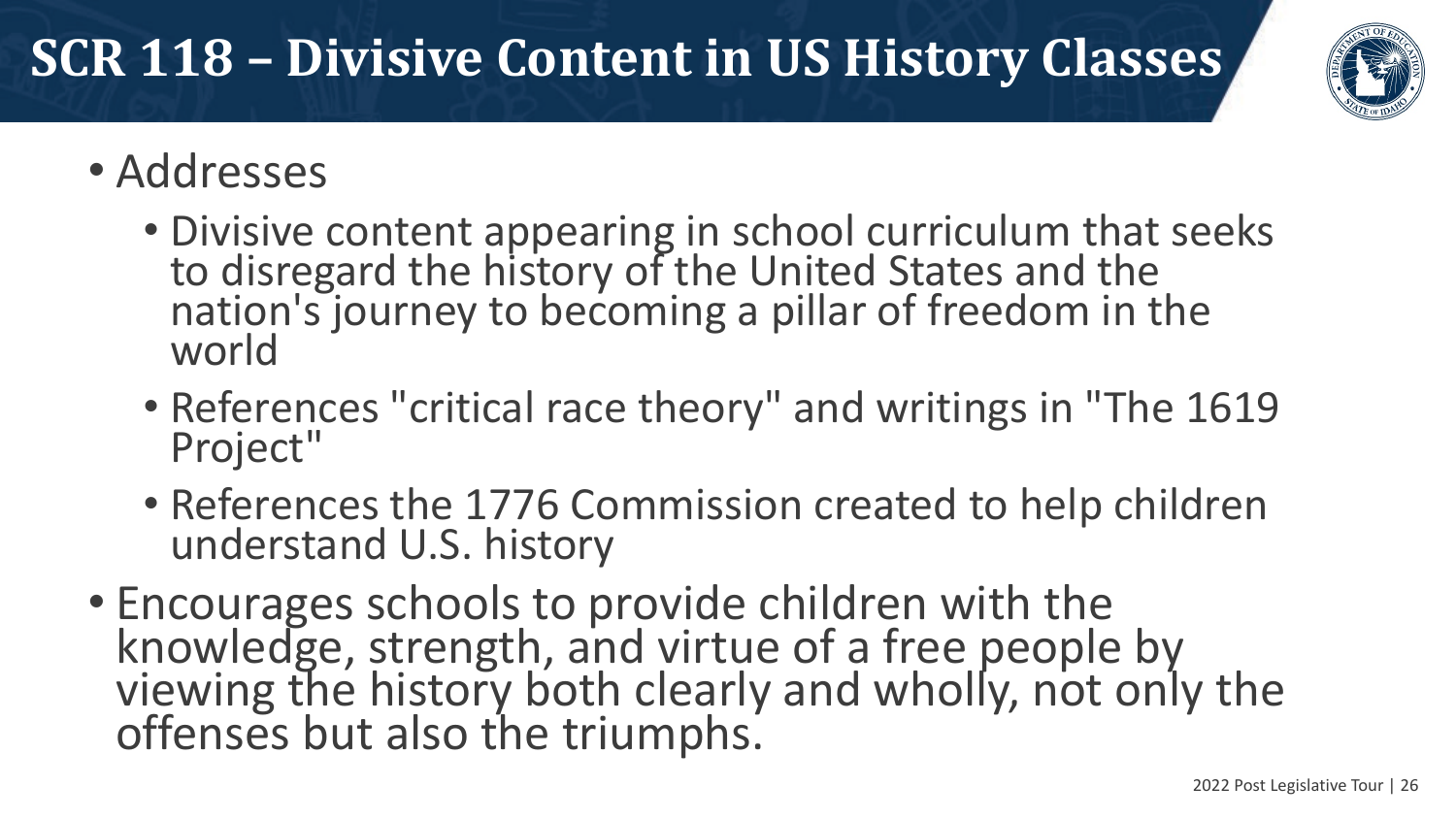#### **S 1428 – Public Schools Appropriations - PESF**



- PESF will again be available for budget variances in FY 2023
- Per JFAC guidance, the SDE will continue to seek supplemental appropriations for known shortfalls
- Transfers to PESF
	- \$44 million for FY 2022
	- \$77 million for FY 2023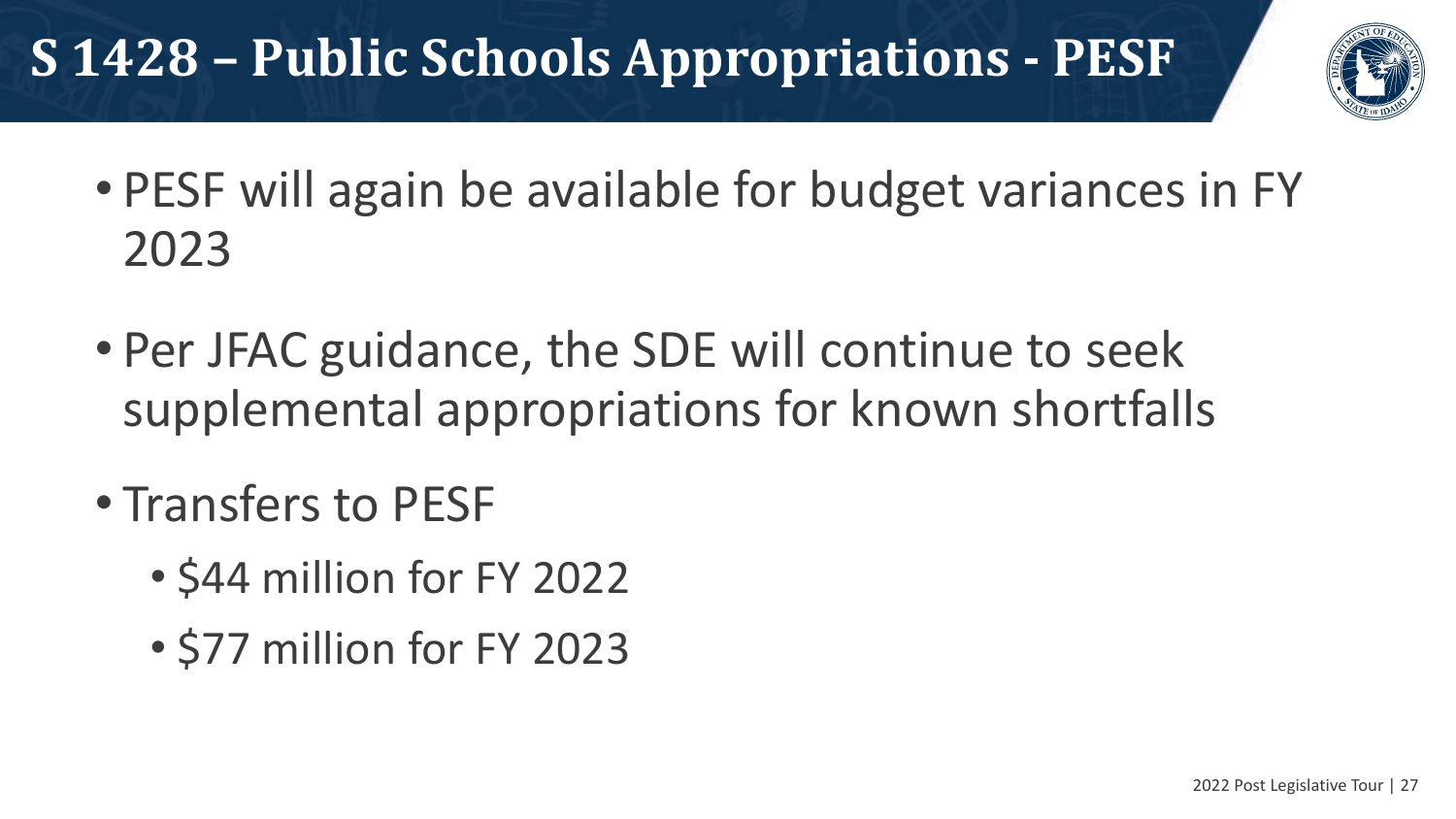# **What Didn't Pass**



- H 514 Mask Mandate Prohibition
- H 512 School Bond Levy Restriction
- H 651 Substitute Teacher Drug Testing
- H 652 School Health Insurance Non-discretionary
- H 669 Hope and Opportunity Scholarship
- H 717 School Age
- S 1315, 1316, etc. Full-day Kindergarten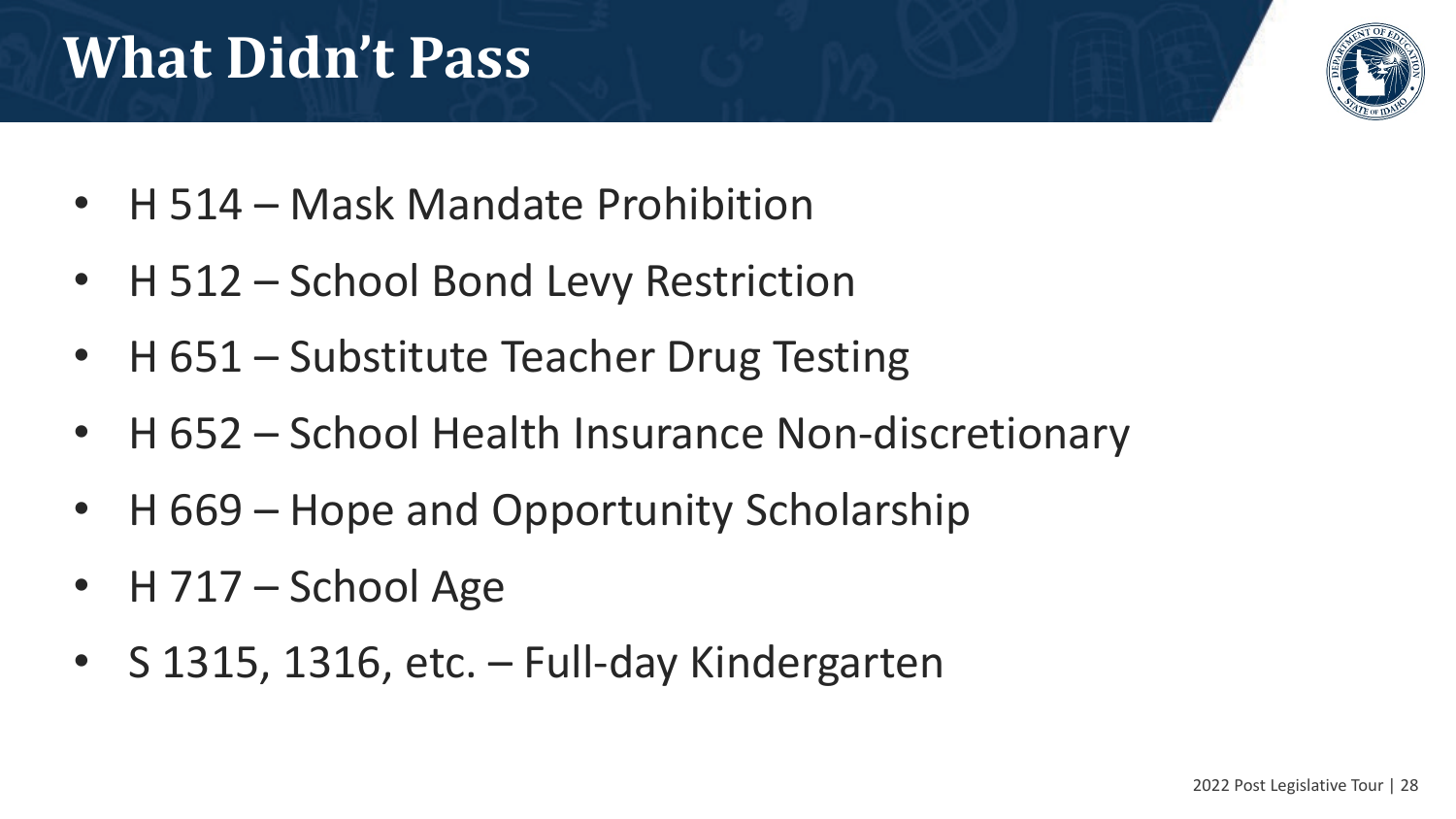## **What's Ahead**



- Federal Funds monitoring and reporting
- Alignment of ISAT with new content standards
- Discussion of updated or new assessment
- New Funding Formula ??
- Education Savings Accounts ???